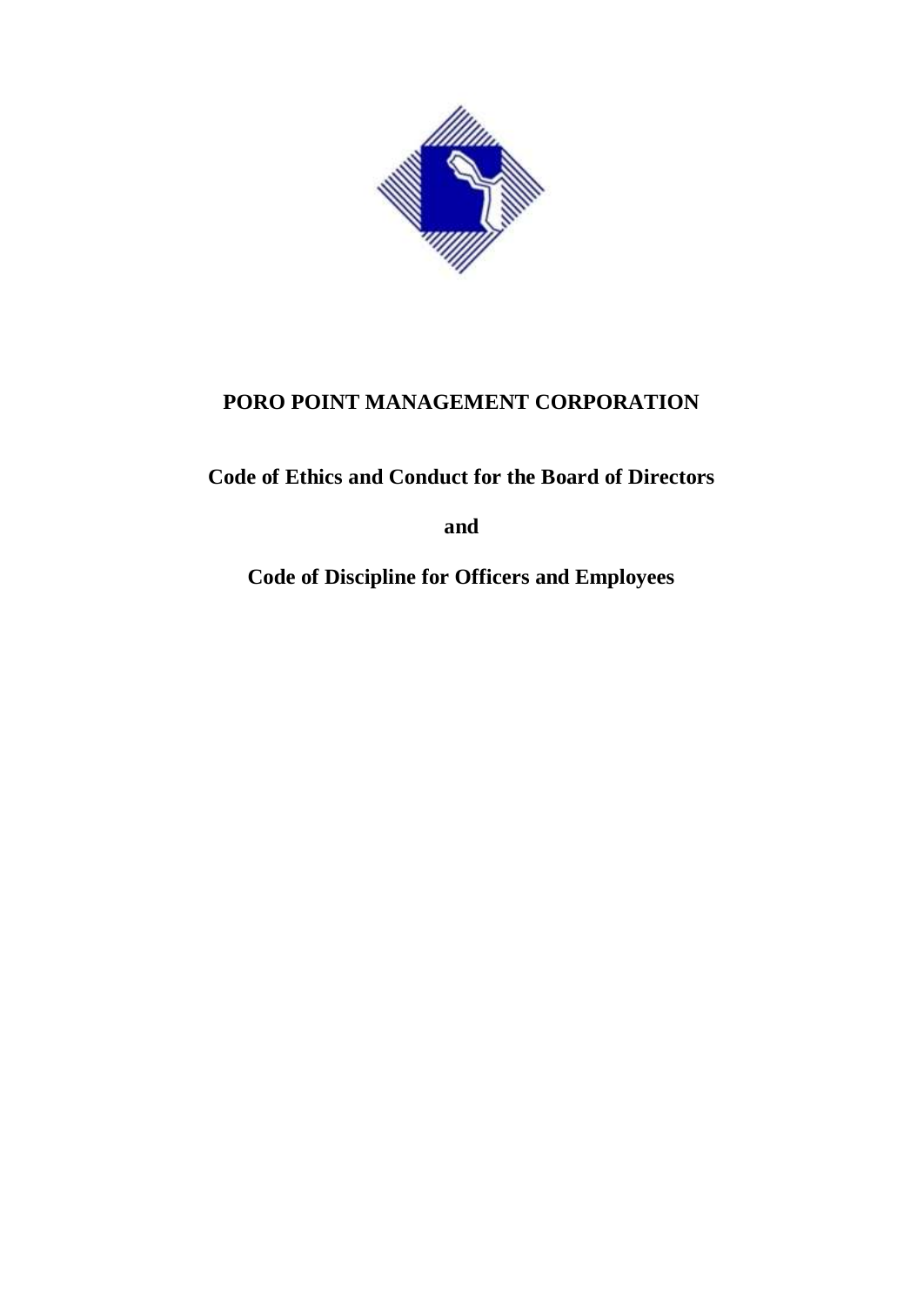# **CODE OF ETHICS AND CONDUCT FOR THE BOARD OF DIRECTORS OF THE PORO POINT MANAGEMENT CORPORATION**

#### **PURPOSE OF THIS CODE**

This Code is intended to raise the ethical awareness and promote exemplary conduct of the Board of Directors of the Poro Point Management Corporation (PPMC). It is also intended to guide their policy decisions and actions. The guidance on conduct and ethics offered in this Code serves to complement and strengthen the provisions in the Articles of Incorporation and By-laws of PPMC and the Corporation Code.

The ethical values that form the basis of this Code are responsibility, accountability, integrity, competence, loyalty, patriotism, sense of fairness, justice, appropriate lifestyle and transparency. These personal qualities are prerequisites to PPMC's aim of maintaining the public confidence and trust on its Board of Directors.

# **ARTICLE 1: ARTICLES AND SECTIONS**

- 1. This Code of Conduct and Ethical Guidelines is divided into six sections that deal with the following topics:
	- Article 1: Articles and sections
	- Article 2: Responsibilities of the Board of Directors and Each Director
	- Article 3: Conduct and ethical guidelines for Directors
	- Article 4: Acts and transactions deemed to be unethical
	- Article 5: Required statements and disclosures
	- Article 6: Conduct of the Board of Directors and its Chair
- 2. Definitions in this Code of Ethics and Conduct:
	- 2.1 "Government" refers to the national government, local governments, and all other instrumentalities, agencies or branches of the Republic of the Philippines including government-owned or controlled corporations and their subsidiaries.
	- 2.2 "Public Officials" refers to elected and appointed officials and employees, whether in the career on non-career service, including military and police personnel, whether or not they receive compensation.
	- 2.3 "Gift" refers to a gratuity of significant value including an item transferred under apparently onerous terms.
	- 2.4 "Family" refers to a Director's spouse and unmarried children
	- 2.5 "Person" refers to natural and juridical persons unless the context indicates otherwise.
	- 2.6 "Conflict of interest" refers to the situation whereby a public official is simultaneously either a board member, officer, or owner of a business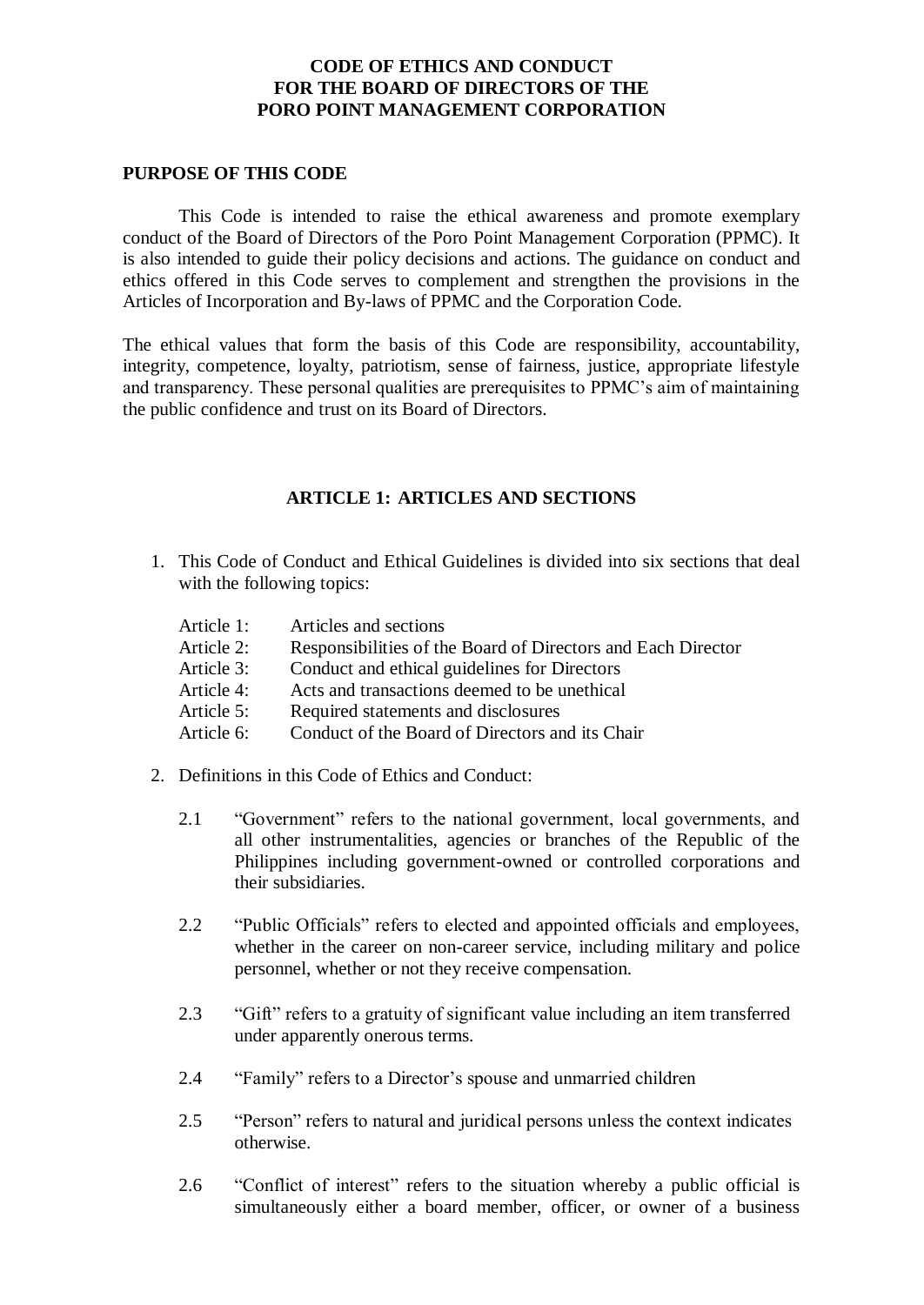whose interest may be affected by the faithful performance of the public official's duty.

- 2.7 "Divestment" refers to the disposal of a right or title to a property or assets in favor of a party other than his spouse and relatives.
- 2.8 "Relatives" refers to a person(s) related to a public official or employee within the fourth degree of consanguinity or affinity.

# **ARTICLE 2: RESPONSIBILITIES OF THE BOARD OF DIRECTORS AND EACH DIRECTOR**

- *2.1 The Board Shall:*
	- 2.1.1 be accountable to shareholders
	- 2.1.2 enhance long-term shareholder value. In pursuing this goal the Board shall consider its social responsibility and the interest of other stakeholders of PPMC.
	- 2.1.3 assess the capacities of Directors and support the continuing development and education of each Director and the Board as a team.
	- 2.1.4 ensure timely and accurate disclosure of information on financial operating performance, ownership, foreseeable risks and governance of PPMC subject to PPMC's information policy and other relevant laws.

## *2.2 A Director shall:*

- 2.2.1 comply with the personal information requirements of PPMC.
- 2.2.2 In addition to the RA 7227 as amended by R.A. 9400, Executive Order No. 62 and Executive Order No. 132, the Board of Directors shall be responsible for the following tasks:
	- a. Review, approval and adherence to corporate philosophy and mission;
	- b. Selection, monitoring, evaluation, setting compensation, replacement of senior executives (if necessary), and ensuring management succession;
	- c. Review, approval and support of PPMC's strategic direction and management's business plans;
	- d. Review and approval of PPMC's financial objectives, plans and actions;
	- e. Review and approval of material transactions not in the ordinary course of business;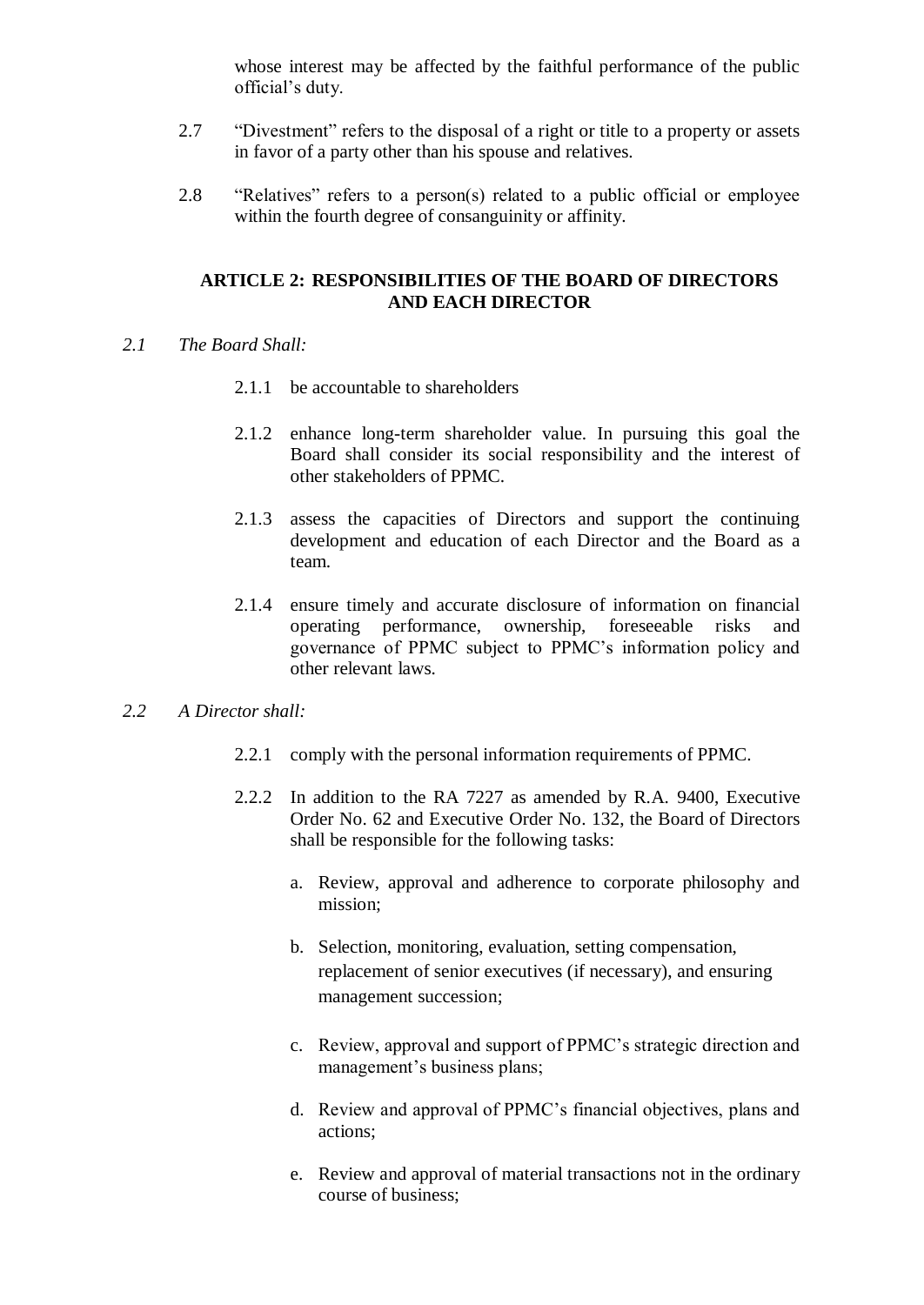- f. Monitoring of corporate performance against the strategy and business plans;
- g. Ensuring that Management and the Board conducts PPMC's business in an ethical manner and in compliance with laws and regulations, accounting and auditing principles, and PPMC's own Articles of Incorporation and by-laws;
- h. Assessment of the effectiveness of the Board's own performance;

# **ARTICLE 3: CONDUCT OF THE BUSINESS OF THE BOARD OF DIRECTORS AND ITS CHAIR**

*3.1 Collegial body*

The Board shall decide on all corporate acts as an entire Board and collegial body and not allow any director to arrogate to him/herself the power to perform a corporate act.

# *3.2 Definition of roles*

The Board shall have a clearly defined division of responsibilities to ensure:

- 3.2.1 distribution of power and authority
- 3.2.2 that no individual has unfettered powers of policy and decision making
- 3.2.3 that it fully considers independent views of Directors expressed during the Board meetings

#### *3.3 Adequate Information*

The Board shall meet regularly to ensure:

- 3.3.1 that management is provided with timely guidance, and appropriate and accurate reports
- 3.3.2 that adequate internal control systems are in place
- *3.4 Matters reserved for the Board*

The Board shall:

- 3.4.1 set Policy Direction for the corporation
- 3.4.2 set a formal schedule of matters and authorities reserved to it for decision
- 3.4.3 review and approve the strategic plans of PPMC and monitor their implementation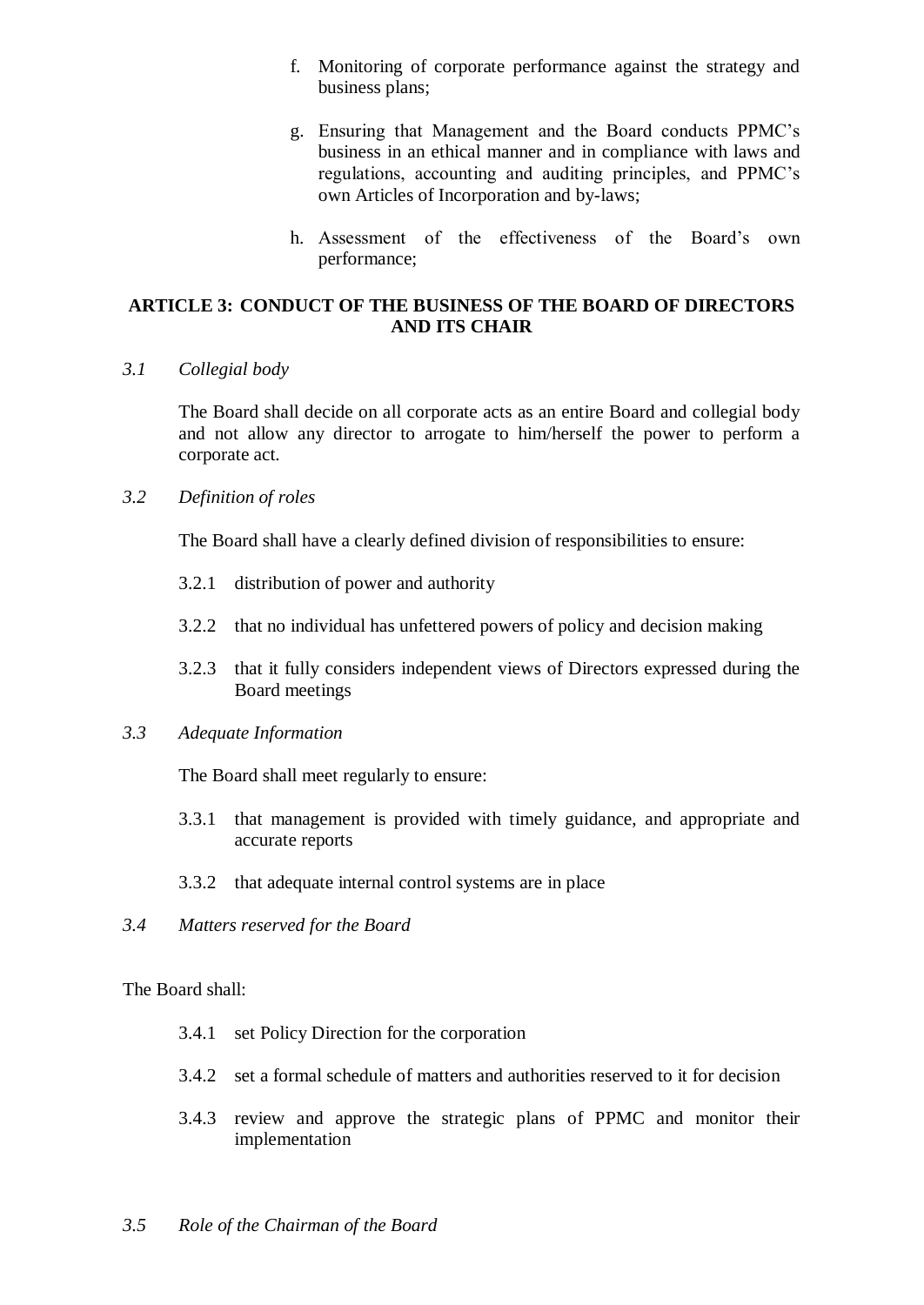The Chairman of the Board shall:

- 3.5.1 be responsible for the efficient functioning of the Board including setting the agenda for Board meetings and ensuring that all Directors are enabled and encouraged to contribute to Board process.
- 3.5.2 ensure that all Directors receive sufficient and timely information to enable them to be effective.
- 3.5.3 maintain a proper balance in terms of closely coordinating with management and still maintaining the independence of the Board.

## **ARTICLE 4: ETHICAL STANDARDS AND GUIDELINES FOR GOOD CONDUCT OF DIRECTORS**

A Director of the Board of Directors of PPMC shall observe the following ethical standards and guidelines for good conduct in the performance of his/her duties:

- *4.1 Commitment to public interest*
	- 4.1.1 uphold public interest above personal interest
	- 4.1.2 employ all resources and powers of his/her position efficiently, effectively, honestly and economically
	- 4.1.3 avoid dissipation of PPMC funds and revenues
- *4.2 Transparency, honesty and good faith*
	- 4.2.1 perform duties with transparency
	- 4.2.2 act honestly, in good faith, with loyalty and in the best interest of PPMC
- *4.3 Respect for the law*
	- 4.3.1 carry out his/her duties in a lawful manner
	- 4.3.2 conduct the business of PPMC in accordance with the law and its charter and with high ethical standards of PPMC
- *4.4 Professionalism*
	- 4.4.1 perform his/her duties with the highest degree of excellence.
	- 4.4.2 serve with utmost devotion and dedication to duty
	- 4.4.3 endeavor to dispel any possible perception that he/she is in a position to dispense any form of favor or patronage
- *4.5 Justice and sincerity*
	- 4.5.1 act with justice, fairness and sincerity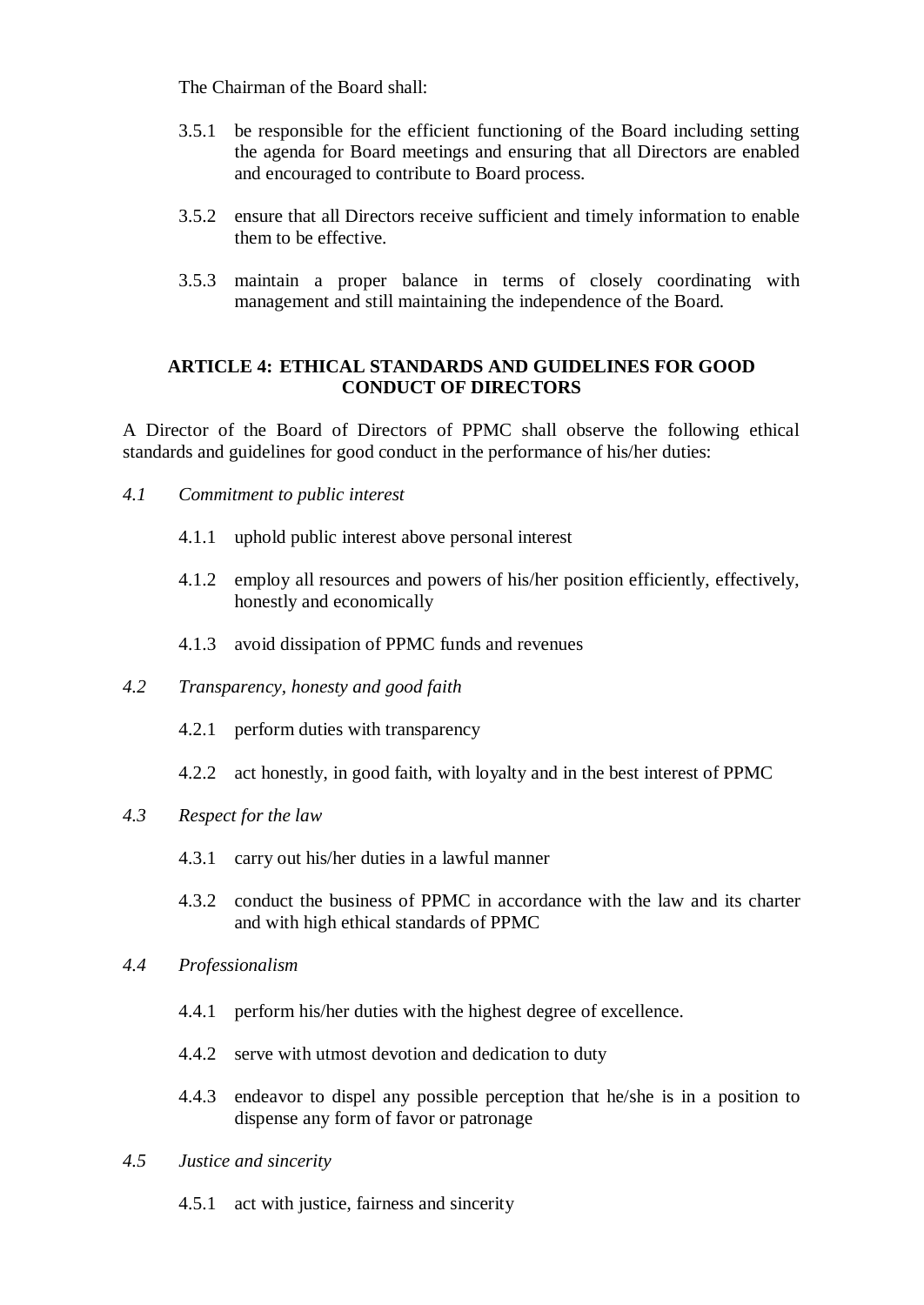- 4.5.2 refrain from doing any act contrary to standards of public morals, good custom, order, safety and interest
- 4.5.3 desist from extending favors as a Director to his/her relatives
- *4.6 Diligence*
	- 4.6.1 be diligent in attending and actively participating in Board meetings
	- 4.6.2 devote sufficient time for study of the business of PPMC and the political, legal and social environment within which PPMC operates
	- 4.6.3 be vigilant over PPMC's compliance with relevant laws including its Articles of Incorporation and By-Laws and regulations of COA, DOLE, DBM and BIR and other pertinent government agencies.

# 4.7 Political Neutrality

4.7.1 conduct PPMC's business without any biases, prejudices, preference or discrimination as to affiliation with political party

#### 4.8 Commitment to democracy

- 4.8.1 commit him (her)self to democratic ways and values
- 4.8.2 maintain the principle of public accountability
- 4.8.3 manifest by deeds the supremacy of civilian authority over the military
- 4.8.4 uphold the Constitution and put loyalty to country above loyalty to persons or political party

#### 4.9 Simple lifestyle

- 4.9.1 be an example of a public official who lives a modest lifestyle appropriate to his/her position and income
- 4.9.2 desist from ostentatious public display of wealth

# **ARTICLE 5: ACTS AND TRANSACTIONS DEEMED TO BE UNETHICAL**

A Director shall avoid conflict of interest situations such as but not limited to:

- 5.1 desisting from holding any direct or indirect material interest in any transaction of PPMC
- 5.2 inhibiting him(her)self from recommending any person for employment in a private enterprise that transacts regularly or has a pending transaction with PPMC.
- 5.3 avoiding the use of confidential information to further his/her private interest, to give undue advantage to anyone, or to disclose it with possible prejudice to public interest
- 5.4 desisting from directly or indirectly soliciting or accepting any gift or favor from a party which is regulated by or has a pending transaction with PPMC.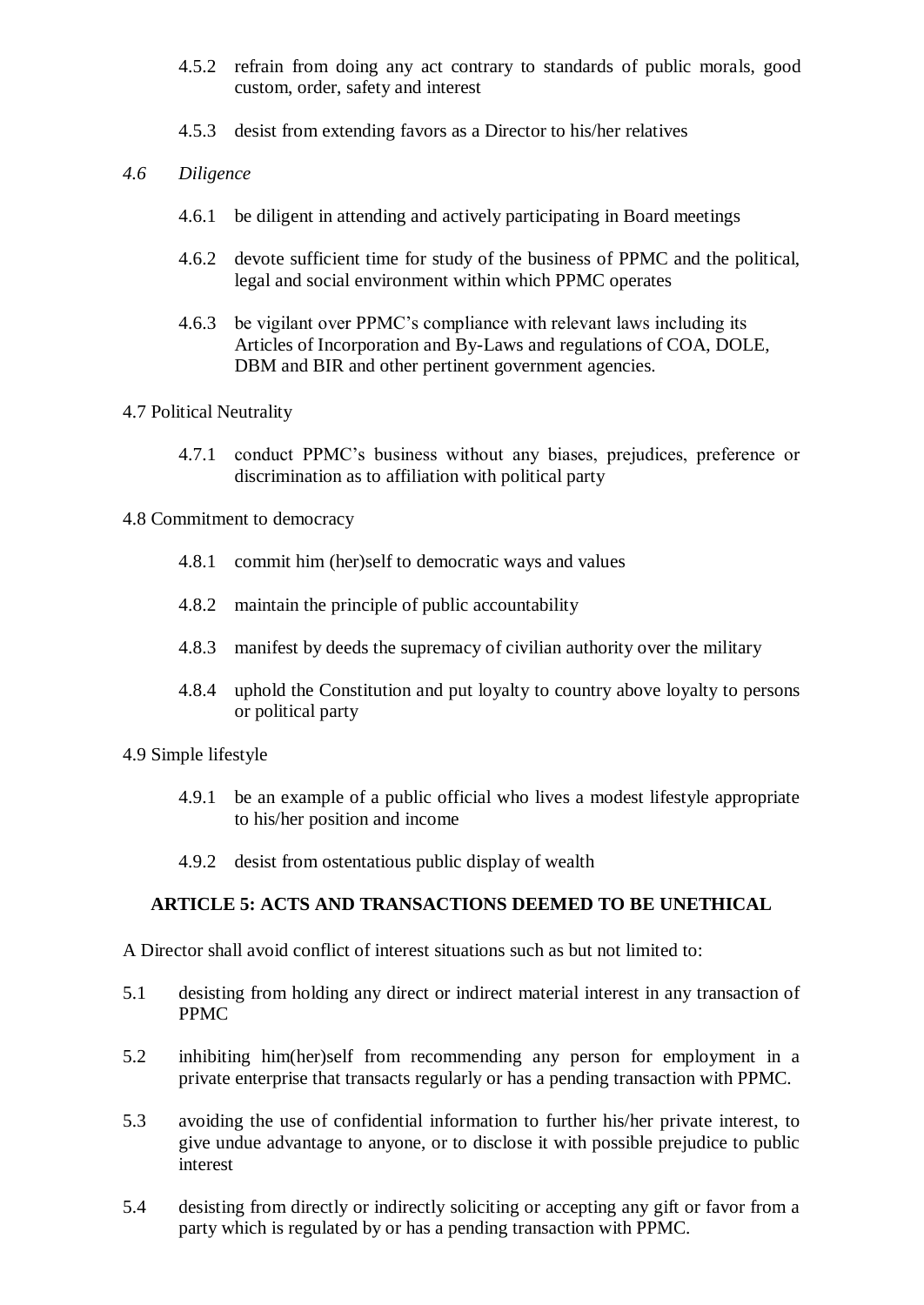# **ARTICLE 6: STATEMENTS AND DISCLOSURES**

A Director shall:

- 6.1 submit a Statement of Assets, Liabilities and Net Worth and a Disclosure of Business Interests and Financial Connections for him/herself and those of his/her family under oath within 30 days from assumption of office, annually thereafter by April 30 and within 30 days after separation from office
- 6.2 identify and disclosure, to the best of their knowledge and information, the names of their relatives in Government.
- 6.3 disclose his/her work, shareholdings and interests in another corporation when it becomes in conflict with his work and responsibility in PPMC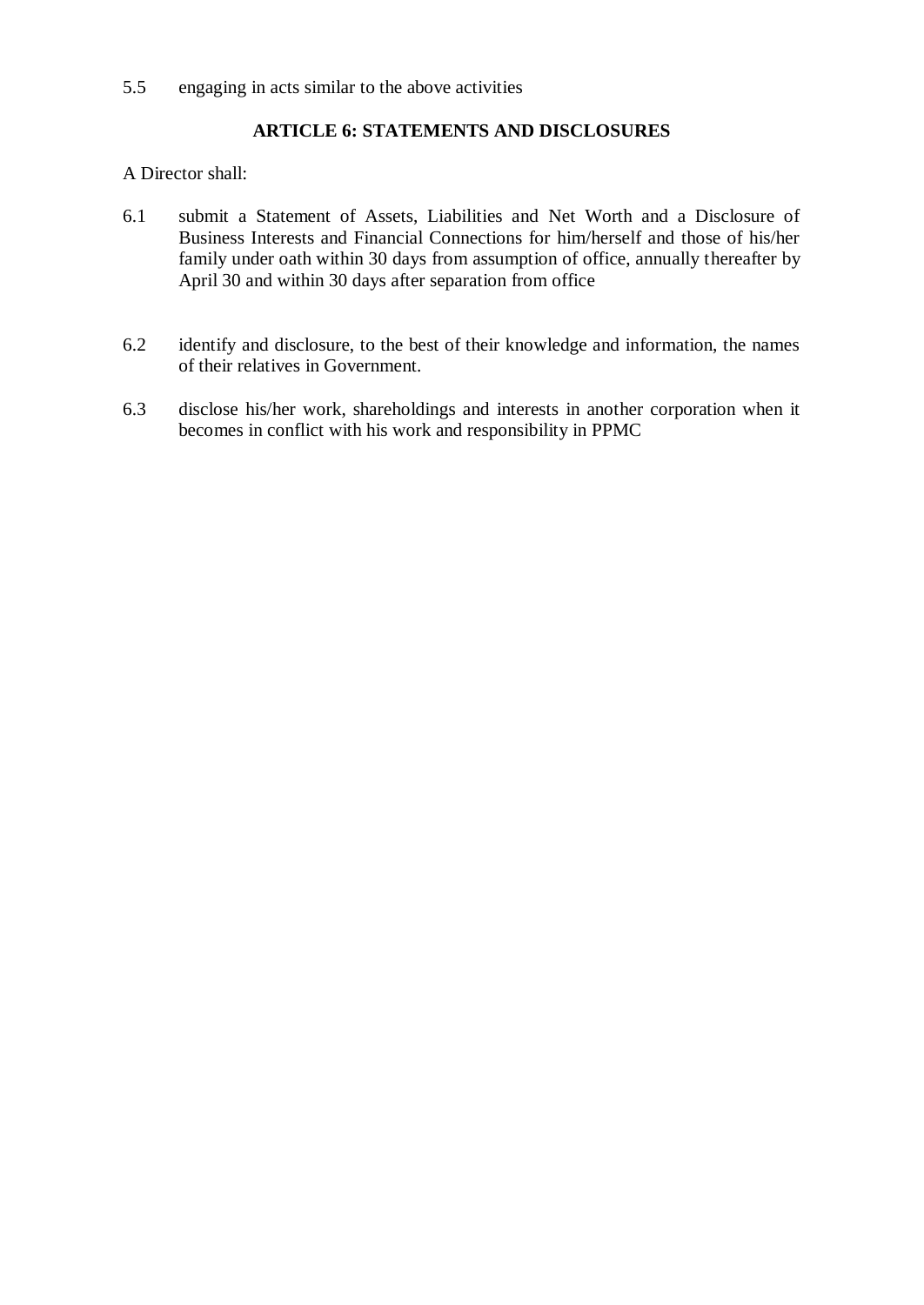## **CODE OF DISCIPLINE FOR THE OFFICERS AND EMPLOYEES OF THE PORO POINT MANAGEMENT CORPORATION**

## I. **POLICY**

It is the policy of the Company to prevent and correct misdemeanors and unsatisfactory work habits in order to maintain productive, safe and pleasant working conditions. In the pursuance of this policy, the Company expects that each employee shall at all times conduct himself/herself with proper decorum. Likewise, the Company has established a set of rules and regulations to protect the group from any misbehavior of any of its members.

#### II. **OBJECTIVE**

This outlines the Company policy relative to employee discipline, on-and-off the job, and to establish procedures for disciplinary action.

#### III. **IMPLEMENTING GUIDELINES**

### **1.1 APPLICABILITY**

1.1.1 This policy shall apply equally to all employees regardless of rank/level and employment status.

# **1.2 THE GENERAL RULES AND PROCEDURES**

- 1.2.1 The Company shall exercise its inherent right to discipline or dismiss employees for any offense or serious infraction of rules stated in the Code of Discipline (Annex B). The Company reserves the right to penalize in the reasonable exercise of its discretion acts or omissions not included in the list of offenses, but are otherwise inimical to the interests of the Company.
- 1.2.2 In addition to the appropriate penalty in cases involving damage to property, the offender shall be required to pay for the damaged property or its restitution.
- 1.2.3 The imposition of any penalty prescribed shall not preclude the Company from filing civil or criminal action against the offender.
- 1.2.4 At the sole discretion of the Company, a penalty may be mitigated because of the outstanding record of performance and contribution of the employee concerned.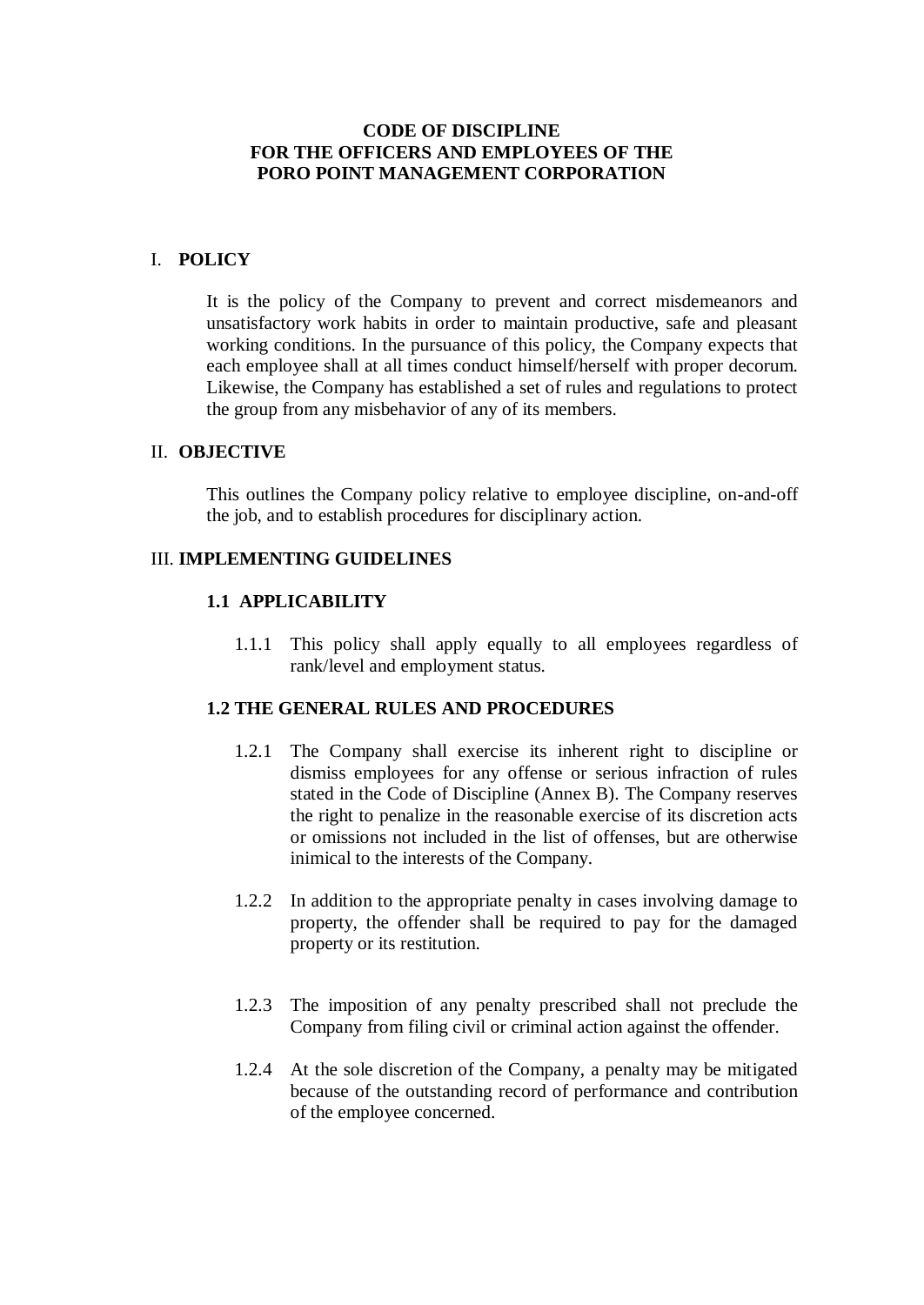#### **1.3 HANDLING DISCIPLINARY ACTION**

- 1.3.1 The initial complaint against any officer or employee shall be filed in writing by the aggrieved party or informant with the Office for HR & Administration or with the Vice President/ Head of Office concerned.
- 1.3.2 An employee reported to have violated Company rules and regulations shall be notified of said report and shall always be given an opportunity to explain in writing why he/she should not be subjected to disciplinary action. The Company in its reasonable exercise of discretion shall establish a response time depending on the gravity of the offense.
- 1.3.3 The employee's immediate supervisor/superior shall conduct an impartial and thorough investigation of a case before any appropriate action can be recommended. The Office for HR & Administration may be consulted to assist the supervisor/superior on proper disciplinary procedures.
- 1.3.4 Having ascertained all facts, and after having consulted with the Office for HR & Administration, the investigator shall prepare his report and recommendation on the *Incident Report* within seven (7) days. The Office for HR & Administration shall be furnished a copy of said report.
- 1.3.5 Where this Code indicates a range of possible penalties for offenses, from "Written Reprimand" to "Dismissal", the following circumstances shall be considered in determining the appropriate penalty:
	- 1.3.5.1 The employee's past disciplinary records, if the offense is repeated.
	- 1.3.5.2 The extent or amount of damage or injury caused by the violation.
	- 1.3.5.3 The degree of adverse effect of the offense in terms of efficiency, morale, discipline, exterior relationship or reputation of the Company.
- 1.3.6 If the violation calls for a verbal or written reprimand, the immediate supervisor may impose the penalty in consultation with the Office for HR & Administration who shall only note such reprimand. The employee must acknowledge receipt of the written reprimand with a copy furnished to his/her 201 file.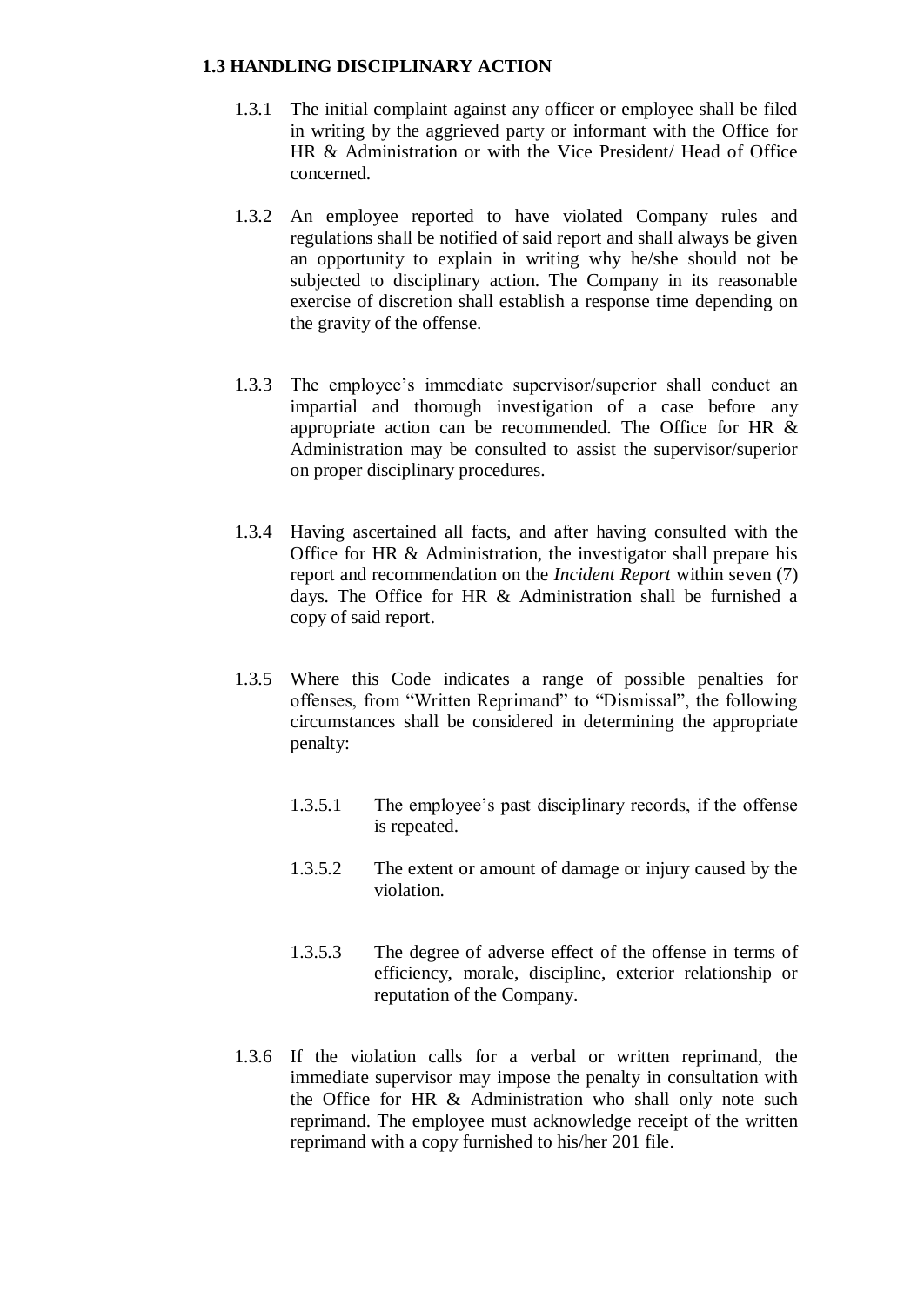| 1.3.7 Delineation of authority in imposing disciplinary action: |  |  |  |
|-----------------------------------------------------------------|--|--|--|
|                                                                 |  |  |  |

| <u>Rank &amp; File</u>                                    | <b>Endorsed by:</b>                | <i><u><b>Approved by:</b></u></i> |
|-----------------------------------------------------------|------------------------------------|-----------------------------------|
| <b>Written Reprimand</b><br>Suspension and<br>Termination | Supervisor                         | Vice President/Head of<br>Office  |
| <u>Supervisors</u>                                        | Endorsed by:                       | <u>Approved by:</u>               |
| <b>Written Reprimand</b>                                  | VP/VP for HR $&$<br>Administration | President & CEO                   |
| Suspension                                                | VP/VP for HR &<br>Administration   | President & CEO                   |
| Termination                                               | VP/VP for HR $&$<br>Administration | President & CEO                   |
| <b>Vice President</b>                                     | <b>Endorsed by:</b>                | <i><u><b>Approved by:</b></u></i> |
| <b>Written Reprimand</b>                                  | VP/VP for HR $&$<br>Administration | President & CEO                   |
| Suspension                                                | VP/VP for HR $&$<br>Administration | President & CEO                   |
| Termination                                               | VP/VP for HR $&$<br>Administration | President & CEO                   |

#### GUIDELINES:

- A. Discipline, being a line functions, is fundamental to supervisory responsibility. Vice President/ Head of Office and supervisors are primarily responsible and accountable for the behavior of their respective subordinates. They have the duty to initiate discipline whenever necessary.
- B. Vice President/Head of Office and supervisors must discipline erring employees privately, explain the penalty applied and the reasons for disciplinary action/s. Reports relative to disciplinary actions should also be treated as confidential.
- C. Immediate supervisors must initiate their recommendations/actions for an reported violations of Company rules and regulations within fifteen (15) days from the time the offense has been discovered.
- D. In cases where there are doubts as to the proper action to take, the Legal Counsel must be consulted.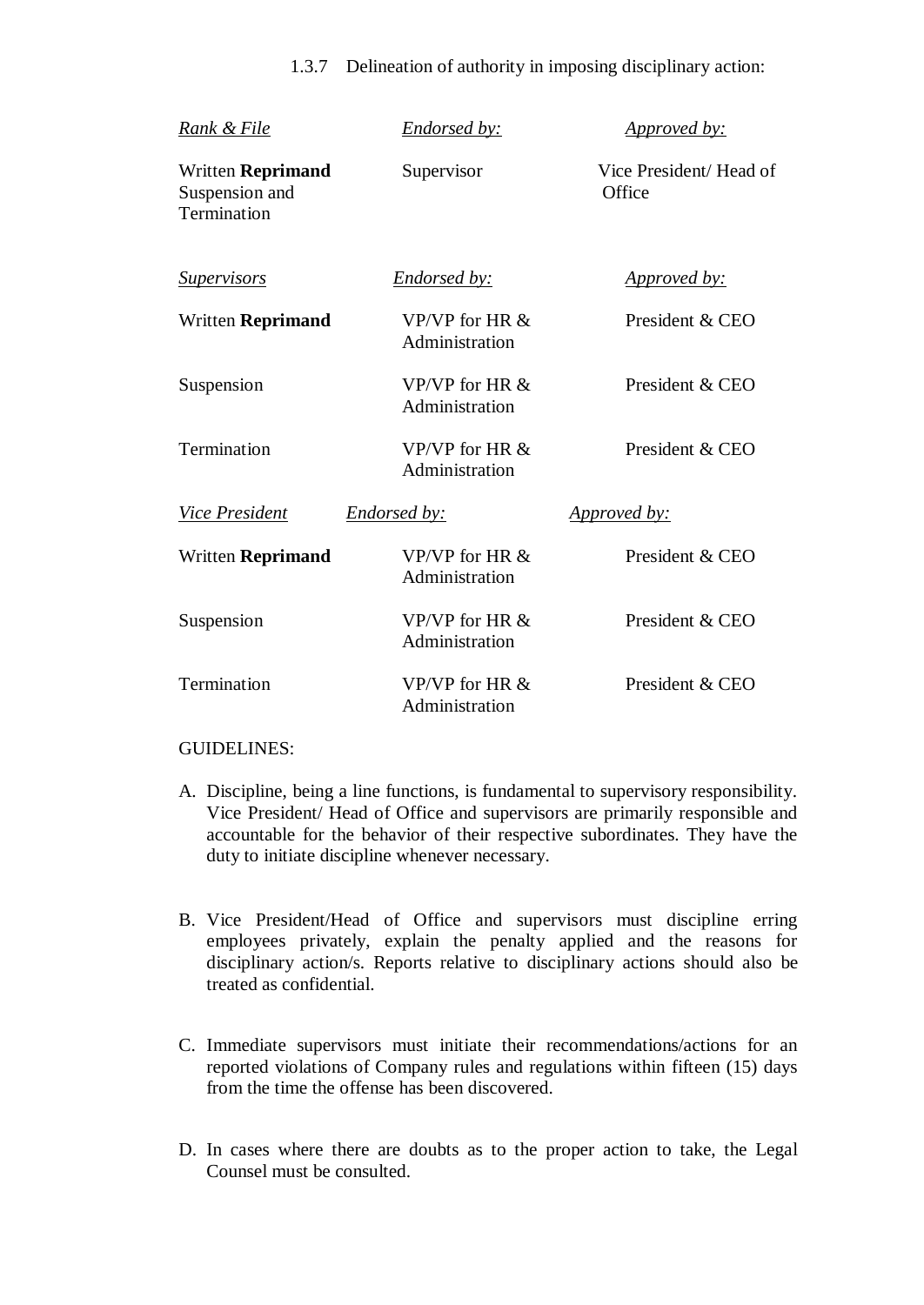- 1.3.8 A decision shall be rendered by the final authority within fifteen (15) working days from receipt of the recommendation of Vice President/Head of Office concerned. Upon approval of any suspension, or dismissal, the Vice President for HR and Administration shall inform the employee in writing of the Company's decision.
- 1.3.9 If the employee disagrees with the disposition of his/her case and files an appeal, jurisdiction of the case under appeal shall fall under Personnel Board, members of which shall be selected by the Vice President for HR and Administration and which shall be governed by its own set of rules and procedures.
- 1.3.10 The Personnel Board may review such referred cases and may recommend appropriate action to the President & CEO for review and/or implementation. The decision of the President & CEO shall be final and executory.
- 1.3.11 It shall be the responsibility of the Legal Counsel to ensure that all governmental reports pertinent to disciplinary actions are properly documented and submitted to the DOLE Regional Office.

# **1.4 HANDLING SUCCESSIVE OR MULTIPLE VIOLATIONS**

- 1.4.1 Within a 12-month period, progressive penalties of increasing gravity shall be imposed for successive violations of the same rule other than those which warrant immediate dismissal.
- 1.4.2 Where a single act constitutes two (2) or more offenses under this Code, the penalty for the more serious offense shall be applied.

#### **1.5 PREVENTIVE SUSPENSION**

- 1.5.1 An employee may be placed under preventive suspension under the following instances:
	- 1.5.1.1 When an employee has committed a serious offense and his/her continued service or presence in the Company would pose a serious and/or imminent threat to life or property of the Company or of his/her coemployees, or will cause a meaningful or real disruption in the productive or orderly operations of the Company;
	- 1.5.1.2 When his/her continued employment may prejudice or influence the investigation of his/her case.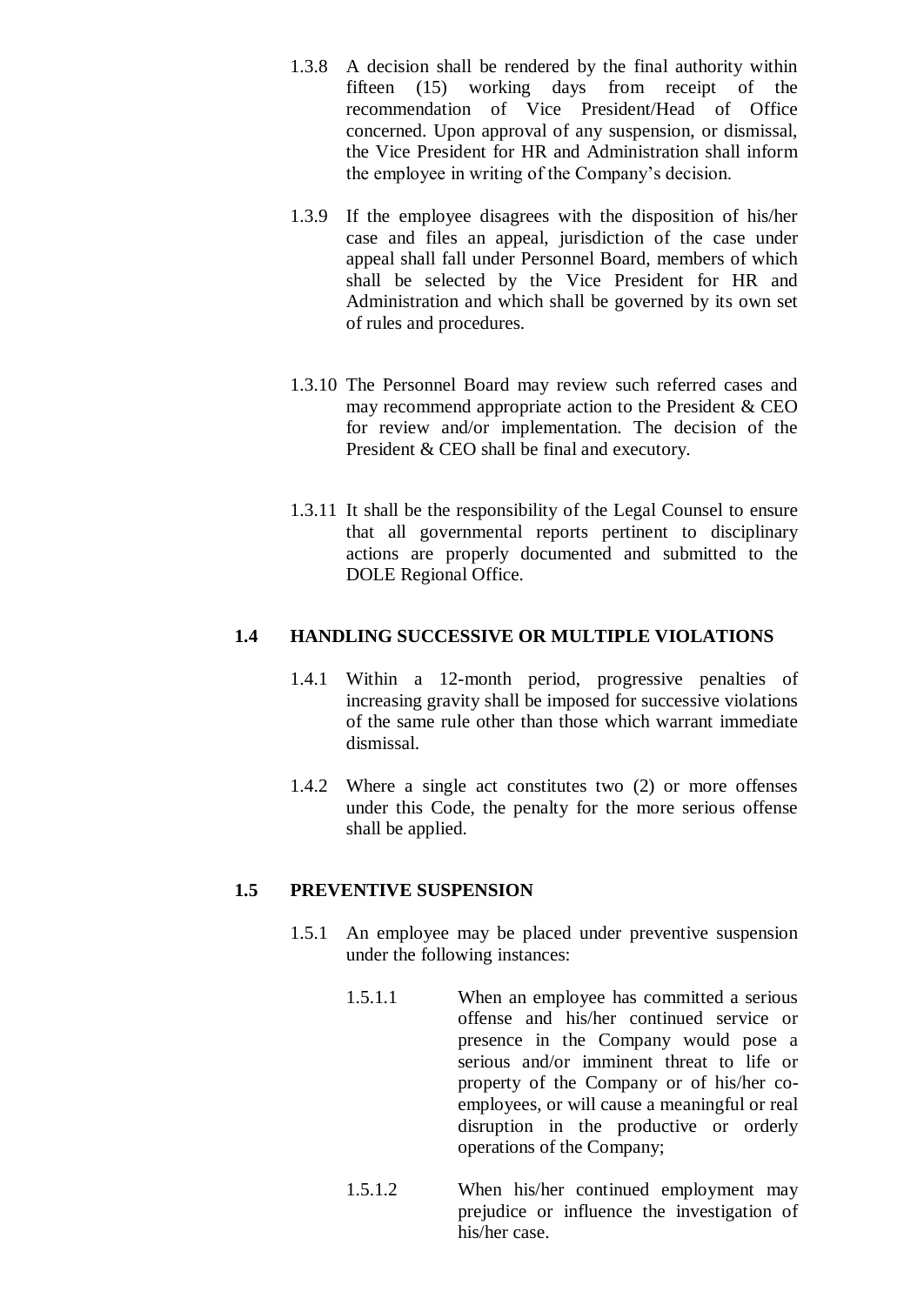1.5.2 No preventive suspension shall last longer, than thirty (30) days. The Company shall thereafter reinstate the employee in his/her former or in a substantially equivalent position or the Company may extend the period of suspension provided that during the period of extension, the Company pays the wages and other benefits due to the employee. In such case, the employee shall not be bound to reimburse the amount paid to him during the extension if the Company decides, after completion of the hearings to dismiss the employee. (Omnibus Rules Implementing the Labor Code Sec. 9 Rule XII)

#### **1.6 NOTICE OF SUSPENSION AND TERMINATION**

- 1.6.1 A copy of the Notice of Disciplinary Action/Termination must be personally served to the erring employee and acknowledged by him/her. The date of receipt should be indicated on the Notice.
- 1.6.2 In extreme cases where the Notice of Disciplinary Action is not acknowledged by the erring employee or if it can only be sent to him/her by registered mail (in case of Dismissal), the registry return card of the post office where it was mailed must be secured and made available for evidentiary purposes.

# **1.7 STANDARDS OF DUE PROCESS/REQUIREMENTS OF NOTICE**

Consistent with Section 2.1 Rule XXII of the Omnibus Rules Implementing the Labor Code, the Company shall substantially observe the following standards of due process:

For termination of employment based on just causes as defined in Article 282 of the Code;

- a. A written notice served on the employee specifying the ground or grounds for termination and giving to said employee reasonable opportunity within which to explain his/her side.
- b. A hearing or conference during which the employee concerned, with the assistance of counsel if the employee so desires, is given opportunity to respond to the charge, present his evidence or rebut the evidence presented against him/her; and
- c. A written notice of termination served on the employee indicating that upon due consideration of all the circumstances, grounds have been established to justify his/her termination.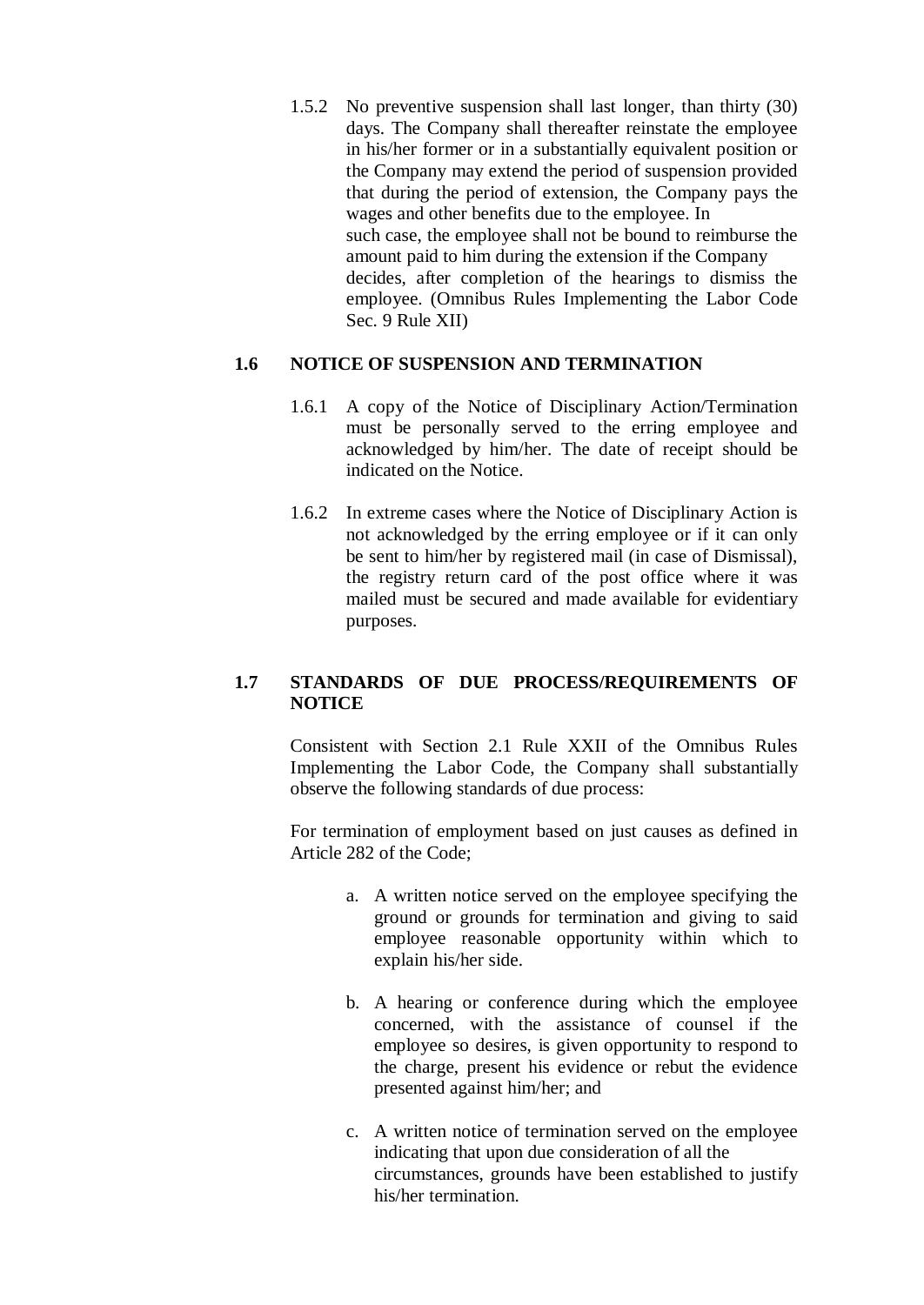In case of termination, the foregoing notices shall be served on the employee's last known address.

#### IV. **EFFECTIVITY**

The Policy shall take effect immediately after approval by the PPMC Board of Directors.

# V. **REVIEW**

To address changing requirements and conditions, the Board may review these policy guidelines every two (2) years or as often as the Board shall deem necessary.

# VI. **ATTACHMENTS**

Schedule of Penalties Offenses Subject to Disciplinary Action Notice to Explain (PSNL Form 17) Notice of Administrative Charge (PSNL Form 18) Decision to Dismiss (PSNL Form 19) Employee Disciplinary Sheet (PSNL Form 20) Disciplinary Action Report (PSNL Form 21)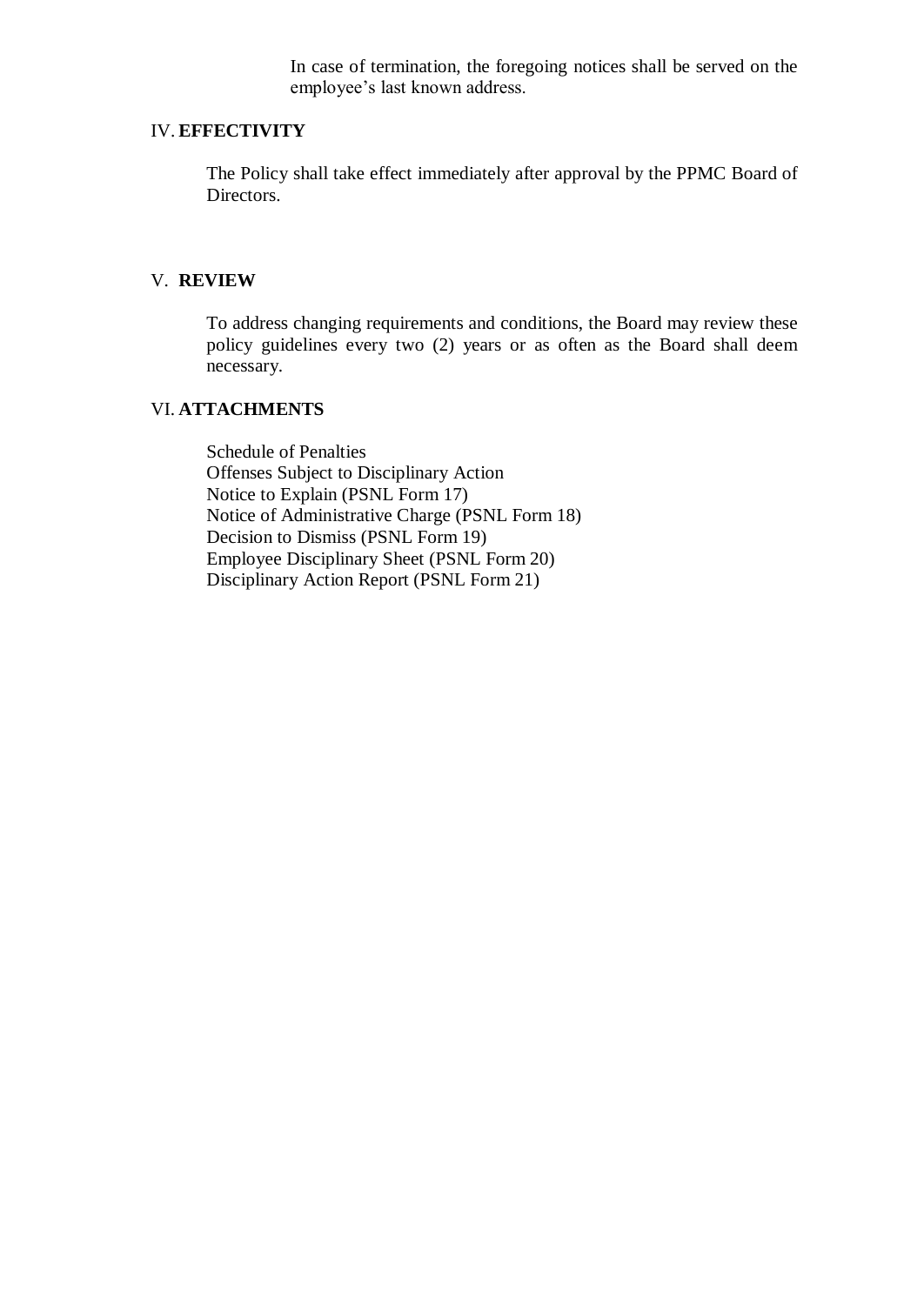# **OFFENSES SUBJECT TO DISCIPLINARY ACTION**

# BASIC GROUPING OF ALL OFFENSES

| Group 1 | Acts of Omissions Affecting Company Interest<br>12 Offenses                                                                   |
|---------|-------------------------------------------------------------------------------------------------------------------------------|
| Group 2 | Acts of Omissions Concerning Company Funds or Properties<br>14 Offenses                                                       |
| Group 3 | Acts or Omissions Concerning Harmony and Good Order, Safety<br>and Decency at Work<br>24 Offenses                             |
| Group 4 | Acts or Omissions Concerning Relationship with Supervisor(s),<br>Attendance to and Performance Assigned Duties<br>16 Offenses |

|  |  |  |  |  |  |  | <b>MATRIX OF DISCIPLINARY ACTIONS</b> |  |
|--|--|--|--|--|--|--|---------------------------------------|--|
|--|--|--|--|--|--|--|---------------------------------------|--|

| <b>CLASS</b>                    | $\mathbf{A}$          | B                     | $\mathbf C$           | D                     | E         |
|---------------------------------|-----------------------|-----------------------|-----------------------|-----------------------|-----------|
| <b>OCCURENCE</b>                |                       |                       |                       |                       |           |
| <b>First Offense</b>            | Verbal                | Written               | 5 Days                | 10 Days               | Discharge |
|                                 | Reprimand             | Reprimand             | Suspension            | Suspension            |           |
| <b>Second</b><br><b>Offense</b> | Written<br>Reprimand  | 5 Days<br>Suspension  | 10 Days<br>Suspension | 15 Days<br>Suspension |           |
| <b>Third Offense</b>            | 5 Days<br>Suspension  | 10 Days<br>Suspension | 15 Days<br>Suspension | Discharge             |           |
| <b>Fourth</b><br><b>Offense</b> | 10 Days<br>Suspension | 15 Days<br>Suspension | Discharge             |                       |           |
| <b>Fifth Offense</b>            | 15 Days<br>Suspension | Discharge             |                       |                       |           |
| <b>Sixth Offense</b>            | Discharge             |                       |                       |                       |           |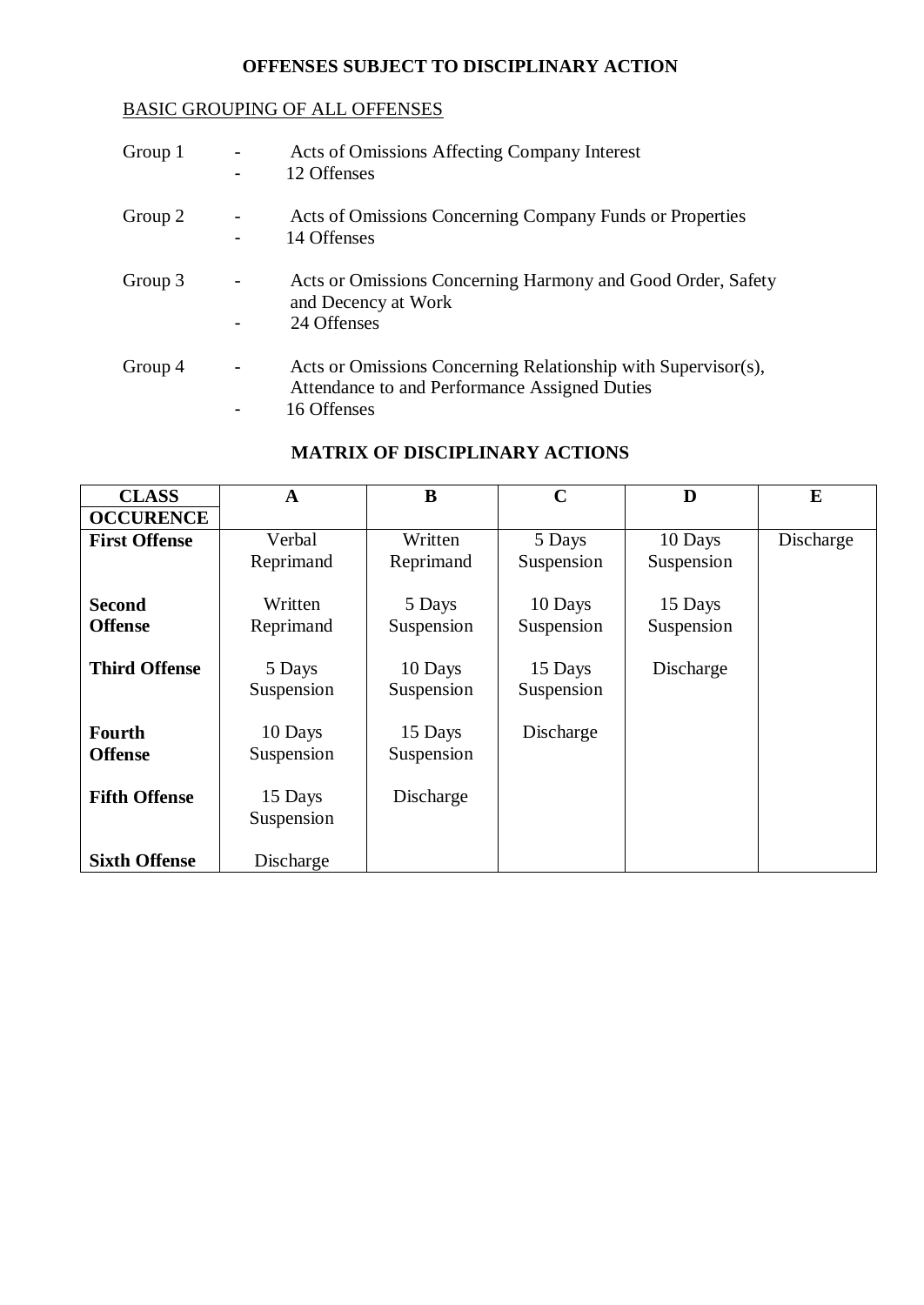# **OFFENSES SUBJECT TO DISCIPLINARY ACTION**

#### **OFFENSE PENALTY**

# 1. ACTS OR OMISSION AFFECTING COMPANY INTEREST

| 1.1  | Falsifying, altering or foregoing official documents in such a way as to mislead<br>the user(s) thereof or making use of record(s) or document(s) known by the user<br>to be false.                                                                                                              | $\bf{E}$                 |
|------|--------------------------------------------------------------------------------------------------------------------------------------------------------------------------------------------------------------------------------------------------------------------------------------------------|--------------------------|
| 1.2  | Breach by the employee of the trust reposed in him by Management or by a<br>Company representative.                                                                                                                                                                                              | ${\bf E}$                |
| 1.3  | Knowingly punching the timecard of another employee; having one's timecard<br>punched by another employee; unauthorized altering of, or tampering with one's<br>timecard or the timecard of another employee.                                                                                    | $\mathbf C$              |
| 1.4  | Soliciting commissions, accepting money or anything of value by entering into<br>unauthorized arrangement(s) with supplier(s), client(s), or other outsider(s) with<br>which the company has a business relationship.                                                                            | E                        |
| 1.5  | Offering or accepting anything of value in exchange for a job or for a favorable<br>condition of employment.                                                                                                                                                                                     | $\bf{E}$                 |
| 1.6  | Damaging or jeopardizing Company interest(s) through acts or omissions which<br>affect Company client(s), guest(s), official visitors or other business friends of<br>the Company.                                                                                                               |                          |
|      | 1.6.1 Stealing from said client(s), guest(s), or visitor(s), while on duty or within<br>Company premises.<br>1.6.2 Uttering words, doing acts or making gestures to said client(s), guest(s),<br>or visitor(s) which are manifestly insulting, obscene or grossly<br>disrespectful/discourteous. | ${\bf E}$<br>$\mathbf C$ |
| 1.7  | Engaging in any activity which is directly competitive with the Company's<br>business or any part of its operation.                                                                                                                                                                              | D                        |
| 1.8  | Unauthorized disclosure of restricted or classifies information, company records,<br>trade secrets, financial operations statements and other company documents to<br>other companies or person                                                                                                  | E                        |
| 1.9  | Putting up of unauthorized reading materials, notices, announcements, or similar<br>materials on Company bulletin boards.                                                                                                                                                                        | B                        |
| 1.10 | Inciting or participating in concerted work stoppage, slow-down, mass leave,<br>sitdown, riot, or other similar disruptive activities.                                                                                                                                                           | E                        |
| 1.11 | Deliberately slowing down, holding back, hindering, or limiting production, or<br>intimidating, coercing, or including other employees to do so.                                                                                                                                                 | D                        |
| 1.12 | Committing other culpable acts or omissions not embraced by other provisions<br>which cause damage to the interest(s) of the Company.                                                                                                                                                            | $\mathbf C$              |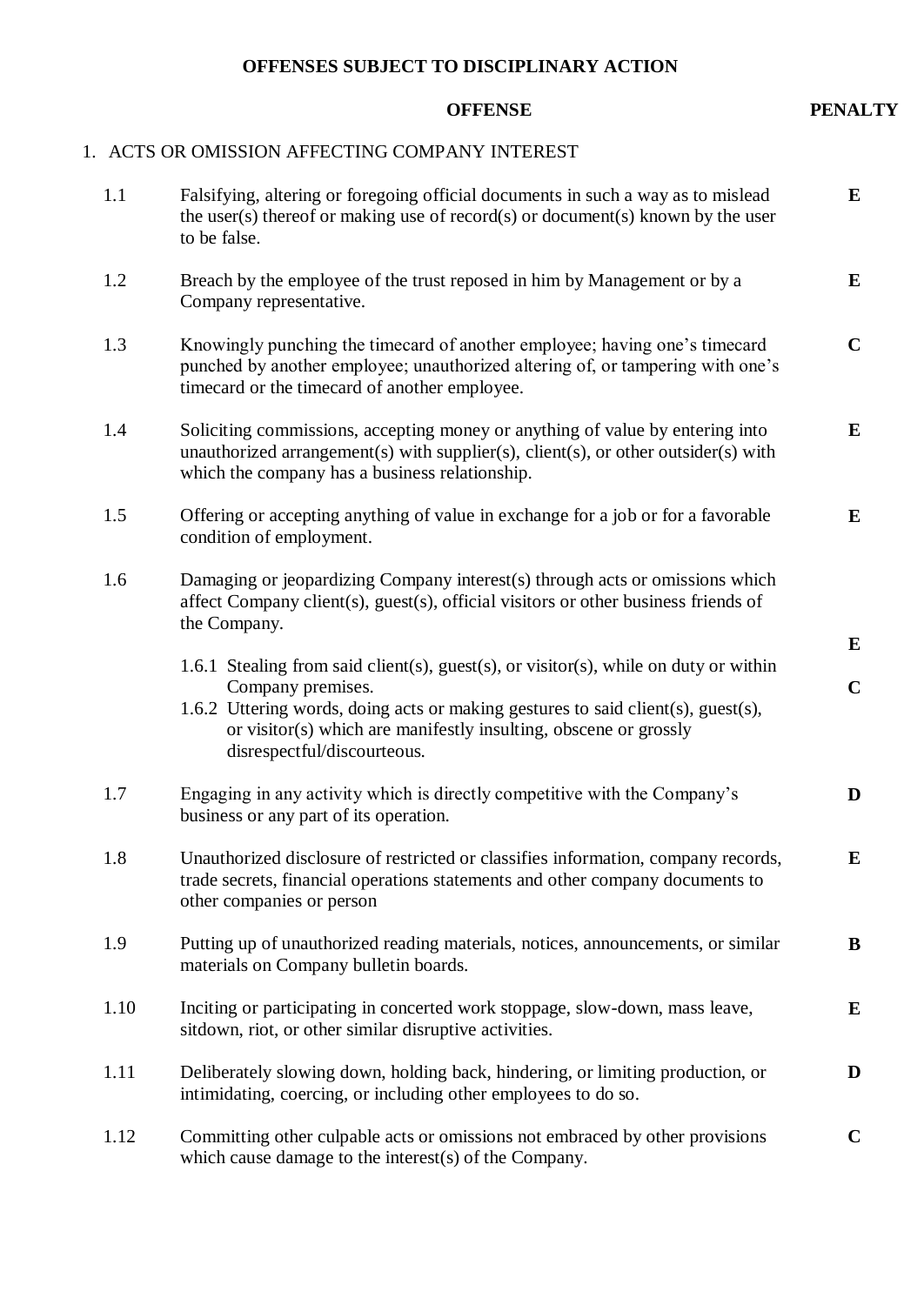# 2. ACTS OF OMISSION CONCERNING COMPANY FUNDS OR PROPERTIES

| 2.1  | Stealing, misappropriating or embezzling Company funds or property or its<br>attempt in any form or manner.                                                                                                                         | ${\bf E}$   |
|------|-------------------------------------------------------------------------------------------------------------------------------------------------------------------------------------------------------------------------------------|-------------|
| 2.2  | Concealing or deliberately misplacing Company property without justifiable<br>purpose or doing so.                                                                                                                                  | $\mathbf C$ |
| 2.3  | Concealing damage or loss of Company property.                                                                                                                                                                                      | $\mathbf C$ |
| 2.4  | Unauthorized possession or use of Company property; unauthorized substitution<br>of Company materials, supplies, tools, or equipment with another.                                                                                  | $\mathbf C$ |
| 2.5  | Committing an act of sabotage.                                                                                                                                                                                                      | $\bf{E}$    |
| 2.6  | Deliberately ensuing loss or damage to Company property.                                                                                                                                                                            | E           |
| 2.7  | Defacing any part of Company property like buildings, structures, open areas,<br>etc. (unauthorized painting, marking attaching, tearing and mutilating of official<br>posters/ announcements/ memoranda, other acts of vandalism). | $\mathbf C$ |
| 2.8  | Improperly using or allowing unauthorized persons to improperly use Company<br>supplies, materials, facilities, tools, or equipment resulting in loss or damage.                                                                    | $\mathbf C$ |
| 2.9  | Operating, using, interfering with, or impeding the proper use of machines, tools,<br>equipment, vehicles, facilities or premises to which the employee has not been<br>assigned or is not allowed to use.                          | $\mathbf C$ |
| 2.10 | Unauthorized possession or use of restricted keys, picklocks and/or similar<br>devices which can open lockers, drawers, desks, cabinets, doors, rooms or<br>offices.                                                                | E           |
| 2.11 | Loss through negligence of restricted keys.                                                                                                                                                                                         | D           |
| 2.12 | Gross neglect in giving due notification or in providing the known and needed<br>information to person(s) concerned resulting in loss or damage to Company<br>property.                                                             | D           |
| 2.13 | Culpable carelessness, negligence or failure to follow specific instructions(s),<br>resulting in loss or damage to company property.                                                                                                | $\mathbf C$ |
| 2.14 | Committing other acts of dishonesty, deceit, or anomaly not embraced by other<br>provisions which cause loss or damage to Company property.                                                                                         | $\mathbf C$ |
|      | 3. ACTS OF OMISSION CONCERNING HARMONY AND GOOD ORDER, SAFETY AND<br>DECENCY AT WORK                                                                                                                                                |             |
| 3.1  | Threatening, intimidating, coercing, provoking to a fight or fighting with another<br>employee within Company premises but for duty connected reasons.                                                                              |             |
|      | 3.1.1 If there is actual harm with a minimum penalty of $six(6)$ months                                                                                                                                                             | E           |
|      | imprisonment<br>under the law.<br>3.1.2 Otherwise.                                                                                                                                                                                  | D           |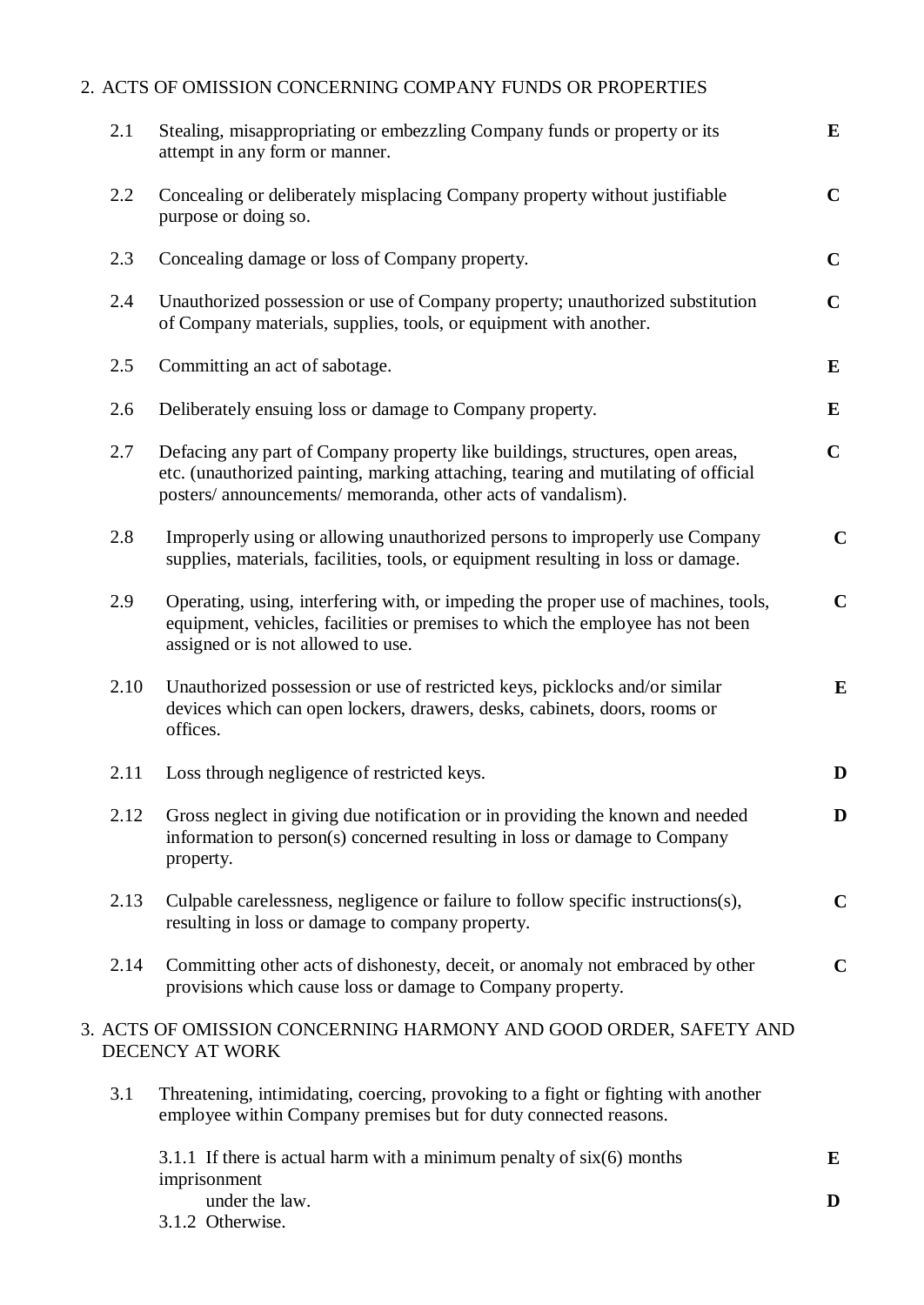| 3.2  | Encouraging, assisting or deliberately providing occasions to non-employee third<br>parties to threaten and/or physically attack a co-employee for reasons which are<br>directly work connected.                                 |              |  |  |  |  |
|------|----------------------------------------------------------------------------------------------------------------------------------------------------------------------------------------------------------------------------------|--------------|--|--|--|--|
|      | 3.2.1 If there is actual harm with a minimum penalty of $six(6)$ months<br>imprisonment<br>under the law.<br>3.2.2 Otherwise.                                                                                                    | E<br>D       |  |  |  |  |
| 3.3  | Participating in loud and heated verbal arguments during official working hours<br>and/or within Company premises which disturb the work of others.                                                                              | $\mathbf{A}$ |  |  |  |  |
| 3.4  | Any employee charge with Moral Turpitude under the courts of law.                                                                                                                                                                | E            |  |  |  |  |
| 3.5  | Extorting or any form of oppressive exaction of money or anything of value from<br>a co-employee or from Company client(s), creditor(s) or guest(s).                                                                             | E            |  |  |  |  |
| 3.6  | Stealing, concealing or deliberately misplacing without justifiable purpose<br>anoher employee's property within Company premises.                                                                                               | E            |  |  |  |  |
| 3.7  | Engaging in money lending at a usurious interest rate, selling tickets of whatever<br>kind, buying or selling goods, making or collecting payments for such goods<br>within Company premises or official working hours.          | B            |  |  |  |  |
| 3.8  | Gambling, placing or collecting bets, or participating in any game of chance<br>within Company premises.                                                                                                                         | $\mathbf C$  |  |  |  |  |
| 3.9  | Bringing in, or unauthorized possession of weapons within Company premises or<br>job site.                                                                                                                                       | E            |  |  |  |  |
| 3.10 | Using, selling or pushing prohibited drugs or other substitute.                                                                                                                                                                  | E            |  |  |  |  |
| 3.11 | Drinking intoxicating drinks within Company premises; reporting for duty<br>intoxicated. Company premises shall include all areas declared as BCDA/JPDC<br>properties in John Hay and Poro Point.                                | D            |  |  |  |  |
| 3.12 | Smoking in prohibited or restricted area(s).                                                                                                                                                                                     | B            |  |  |  |  |
| 3.13 | Unauthorized entry into restricted areas or unauthorized use of such places; also<br>assisting another person to commit this act                                                                                                 | $\mathbf C$  |  |  |  |  |
| 3.14 | Holding within Company premises a meeting, conference or similar gathering<br>which is not allowed under prevailing Company policies and practices, nor<br>permitted by a Company officer or his duly authorized representative. | $\mathbf C$  |  |  |  |  |
| 3.15 | Creating or contributing to the creation of unclean or unsanitary conditions inside<br>Company premises                                                                                                                          | B            |  |  |  |  |
| 3.16 | Failure to comply with safety and security requirements that may prejudice the<br>company and its guests.                                                                                                                        | D            |  |  |  |  |
| 3.17 | Failure to comply with any periodically scheduled physical/medical examination<br>required by the company.                                                                                                                       | B            |  |  |  |  |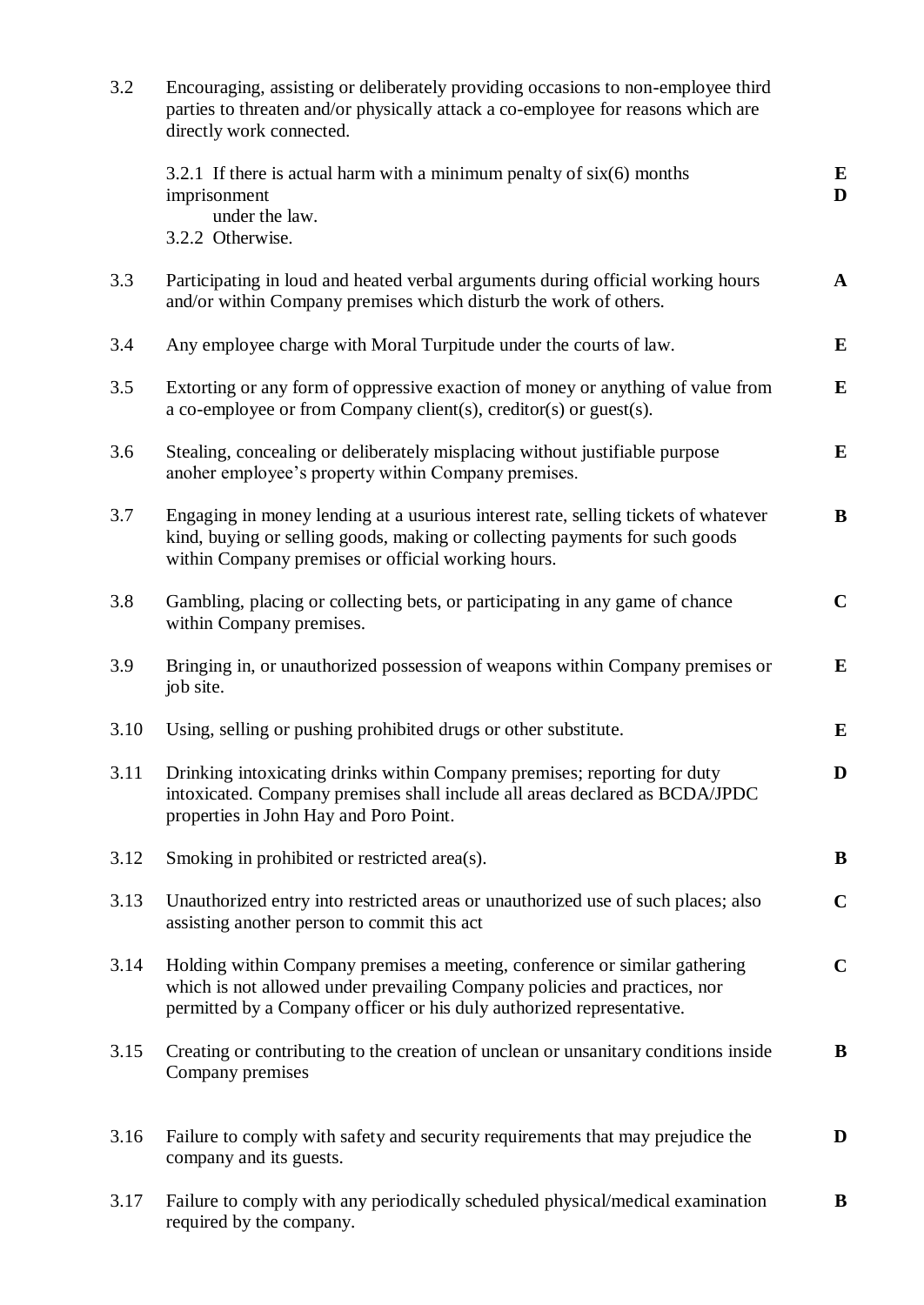| 3.18 | Failure to report lost and found articles (within duty hours).                                                                                                                                       | $\mathbf{A}$      |
|------|------------------------------------------------------------------------------------------------------------------------------------------------------------------------------------------------------|-------------------|
| 3.19 | Failure or refusal to wear official Company ID, uniform, shoes, an/or grooming<br>prescribed for purposes of safety, security or presentability, or wearing those<br>which are explicitly prohibited |                   |
|      | 3.19.1 Refusal<br>3.19.2 Failure                                                                                                                                                                     | B<br>$\mathbf{A}$ |
| 3.20 | Failure to follow prescribed procedures in case of sickness or personal injuries<br>sustained at work or in cases of accidents involving Company vehicle,<br>equipment, or other Company property.   |                   |
|      | 3.20.1 Refusal<br>3.20.2 Failure                                                                                                                                                                     | $\mathbf C$<br>B  |
| 3.21 | Refusal to acknowledge or sign Company or Management Memoranda.                                                                                                                                      | $\mathbf{A}$      |
| 3.22 | Unauthorized vending, soliciting, or collecting contributions for any purpose<br>whatever at any time within Company premises.                                                                       | B                 |
| 3.23 | Committing a crime or misdemeanor not embraced by other provisions within<br>Company premises and conviction by any Court of Law.                                                                    |                   |
|      | 3.23.1 If the offense materially or substantially affects the Company interest(s).<br>3.23.2 Otherwise.                                                                                              | E<br>D            |
| 3.24 | Committing offenses which are penalized with three (3) suspensions during a 12-<br>month period.                                                                                                     | E                 |
|      |                                                                                                                                                                                                      |                   |

# 4. ACTS OF OMISSIONS CONCERNING RELATIONSHIP WITH SUPERVISOR(S), ATTENDANCE TO AND

PERFORMANCE OF ASSIGNED DUTIES

4.1 Threatening, intimidating, coercing, provoking to a fight, assaulting, or attacking a supervisor for reasons directly connected with the supervisor's discharge of his official duties.

|            | 4.1.1 If there is actual assault or attack.<br>4.1.2 Otherwise.                                                                                                        | E<br>D      |
|------------|------------------------------------------------------------------------------------------------------------------------------------------------------------------------|-------------|
| 4.2        | Uttering words, doing acts, or making gestures to a superior and vice-versa which<br>are manifestly insulting, or grossly disrespectful.                               | $\mathbf C$ |
| 4.3        | On the part of the supervisor, deliberately condoning, tolerating, or participating<br>in an offense committed by a subordinate.                                       | D           |
| 4.4<br>4.5 | Gross or habitual neglect of assigned duty.<br>Receiving an "unsatisfactory rating" in the Employee Performance Appraisal two<br>$(2)$ times within a 12-month period. | E<br>E      |

4.6 Refusing or failing to do assigned task or to obey official orders, instructions, or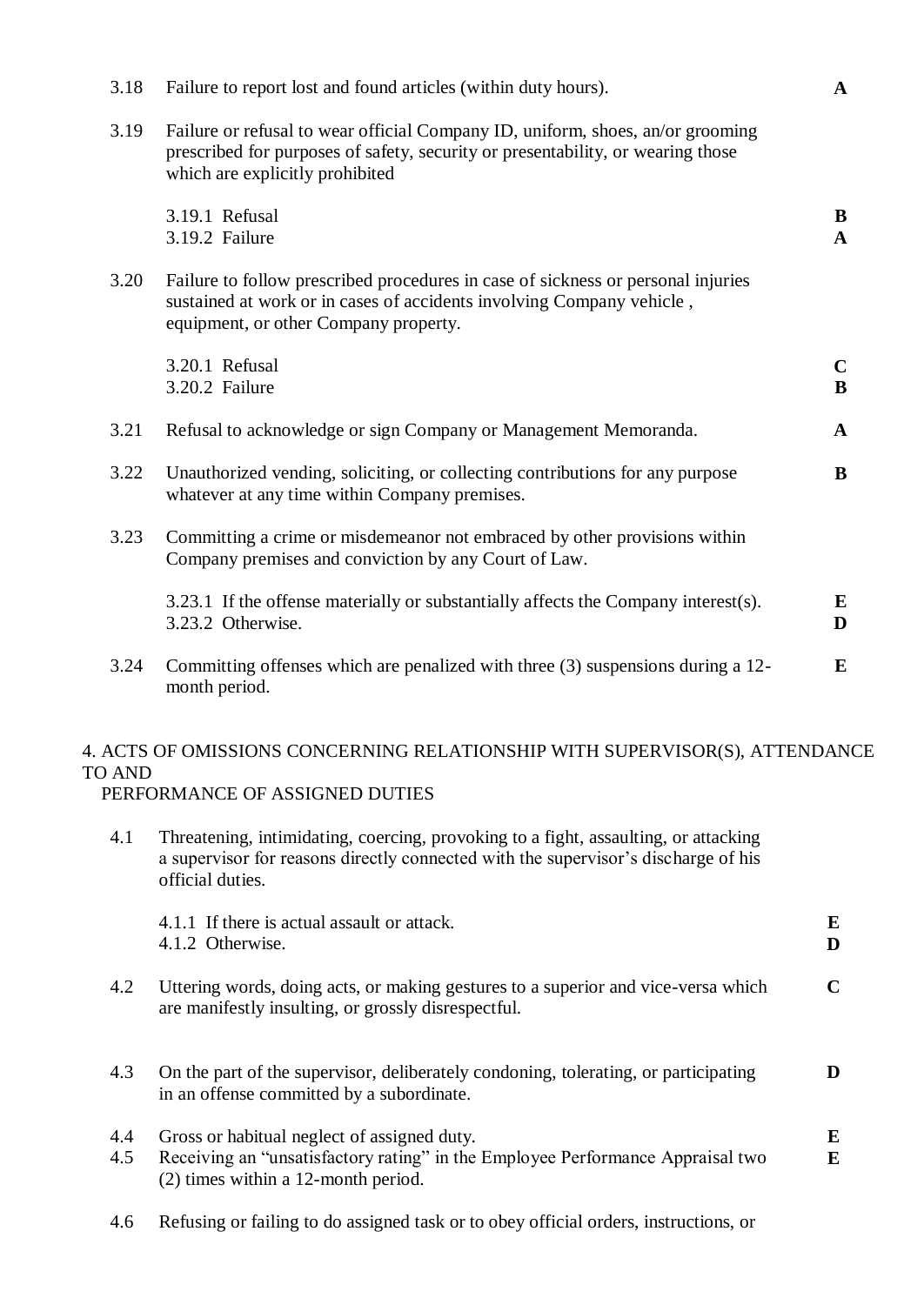to follow established procedures.

|      | 4.6.1 Refusing.<br>4.6.2 Failing.                                                                                                                                                       | B<br>$\mathbf{A}$ |
|------|-----------------------------------------------------------------------------------------------------------------------------------------------------------------------------------------|-------------------|
| 4.7  | Leaving work assignment during official working hours without punching out<br>and/or without prior permission from the Office Head or immediate supervisor.                             | $\mathbf C$       |
| 4.8  | Malingering or pretending to be sick; giving false excuse(s) during a sick leave<br>or absence.                                                                                         | $\mathbf C$       |
| 4.9  | Sleeping while on duty.                                                                                                                                                                 | D                 |
| 4.10 | Doing unauthorized or unofficial work during working hours.                                                                                                                             | B                 |
| 4.11 | Engaging, during working hours, in horseplay, scuffing, shoving, or other similar<br>playful activities which are time wasting or which could be injurious to persons<br>or property.   | B                 |
| 4.12 | Wasting time in any other way during official working hours, whether at or away<br>from assigned work place (loafing, loitering, over stretching break periods, idle<br>chatting, etc.) | $\mathbf A$       |
| 4.13 | Abandonment of job. Absence of five (5) consecutive days without official<br>explanation being received by the Company shall be considered abandonment of<br>job.                       | E                 |
| 4.14 | Absence from work without notice and/or without authorization.                                                                                                                          |                   |
|      | 4.14.1 For one to two consecutive days.<br>4.14.2 For three to four consecutive days.<br>4.14.3 For five days or more.                                                                  | B<br>D<br>E       |
| 4.15 | Frequent tardiness (15 minutes from reporting time) or at least three (3) times<br>within a 30-day period.                                                                              | B                 |
| 4.16 | Committing other acts of insubordination, non-attendance, or neglect or duty<br>embraced by other provisions.                                                                           | B                 |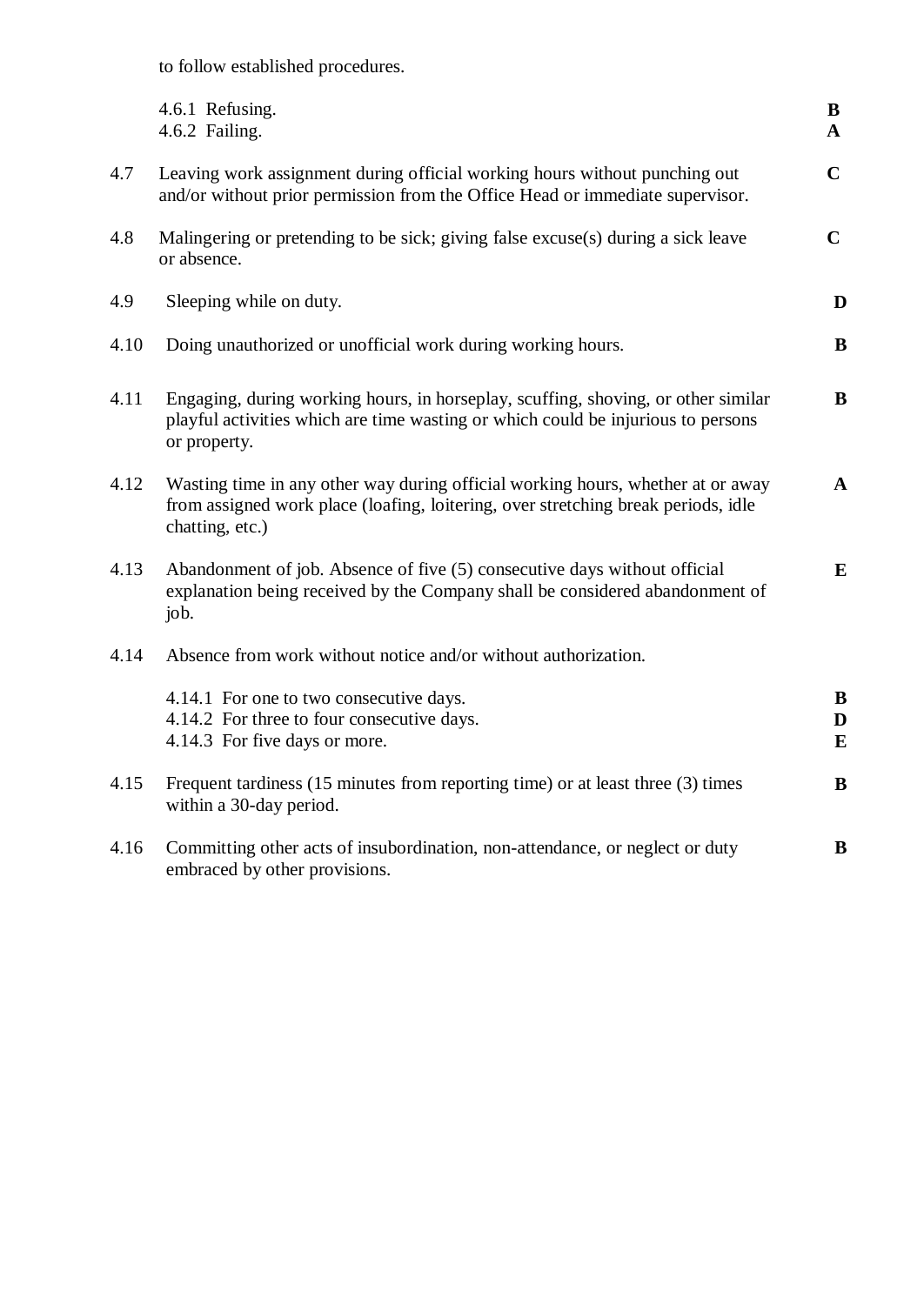## **PSNL FORM 17**

Date:

\_\_\_\_\_\_\_\_\_\_\_\_\_\_\_\_\_\_\_\_\_\_\_\_\_

EMPLOYEE Address 1 Address 2 Address 3

Greetings:

Re: Notice to Explain

You are hereby notified that management is considering the filing of administrative charge against you before the office of the undersigned due to  $\mathcal{L}=\mathcal{L}$ 

You are given \_\_\_\_\_\_\_ hours upon receipt of this notice to explain why no disciplinary action shall be taken against you.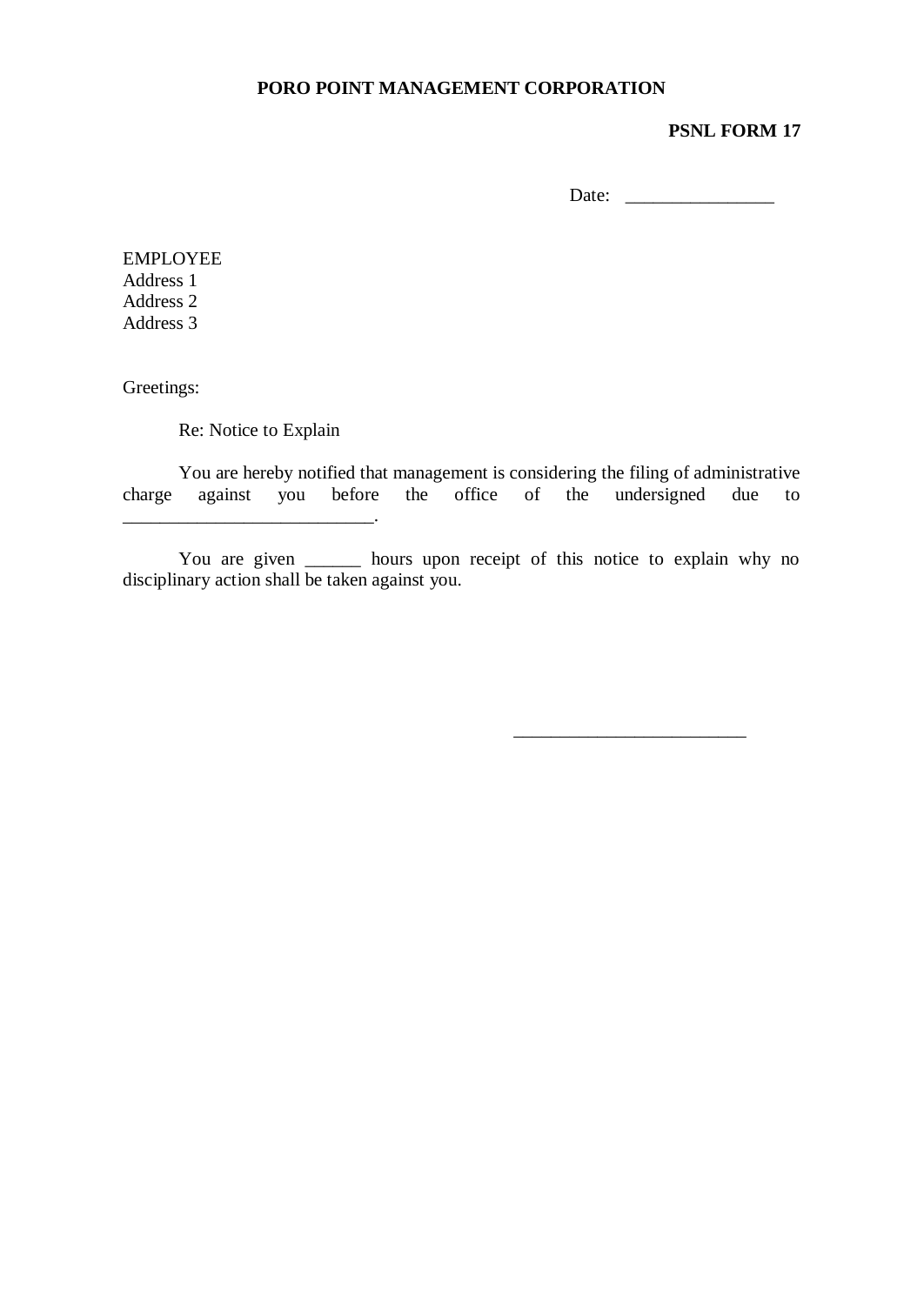#### **PSNL FORM 18**

Date:

\_\_\_\_\_\_\_\_\_\_\_\_\_\_\_\_\_\_\_\_\_\_\_\_\_

EMPLOYEE Address 1 Address 2 Address 3

Greetings:

Re: Notice of Administrative Charge

You are hereby notified that after careful review of your written explanation, management intends to pursue disciplinary action proceedings against you on the ground/s of \_\_\_\_\_\_\_\_\_\_\_\_\_\_\_\_\_\_\_\_\_\_\_\_.

A hearing will be conducted to give you a chance to defend yourself in person or with the aid of a representative. You are requested to attend a hearing at  $\frac{1}{\text{phase}}$  (place) on  $\frac{1}{\text{phase}}$  (date) at  $\frac{1}{\text{phase}}$  (time).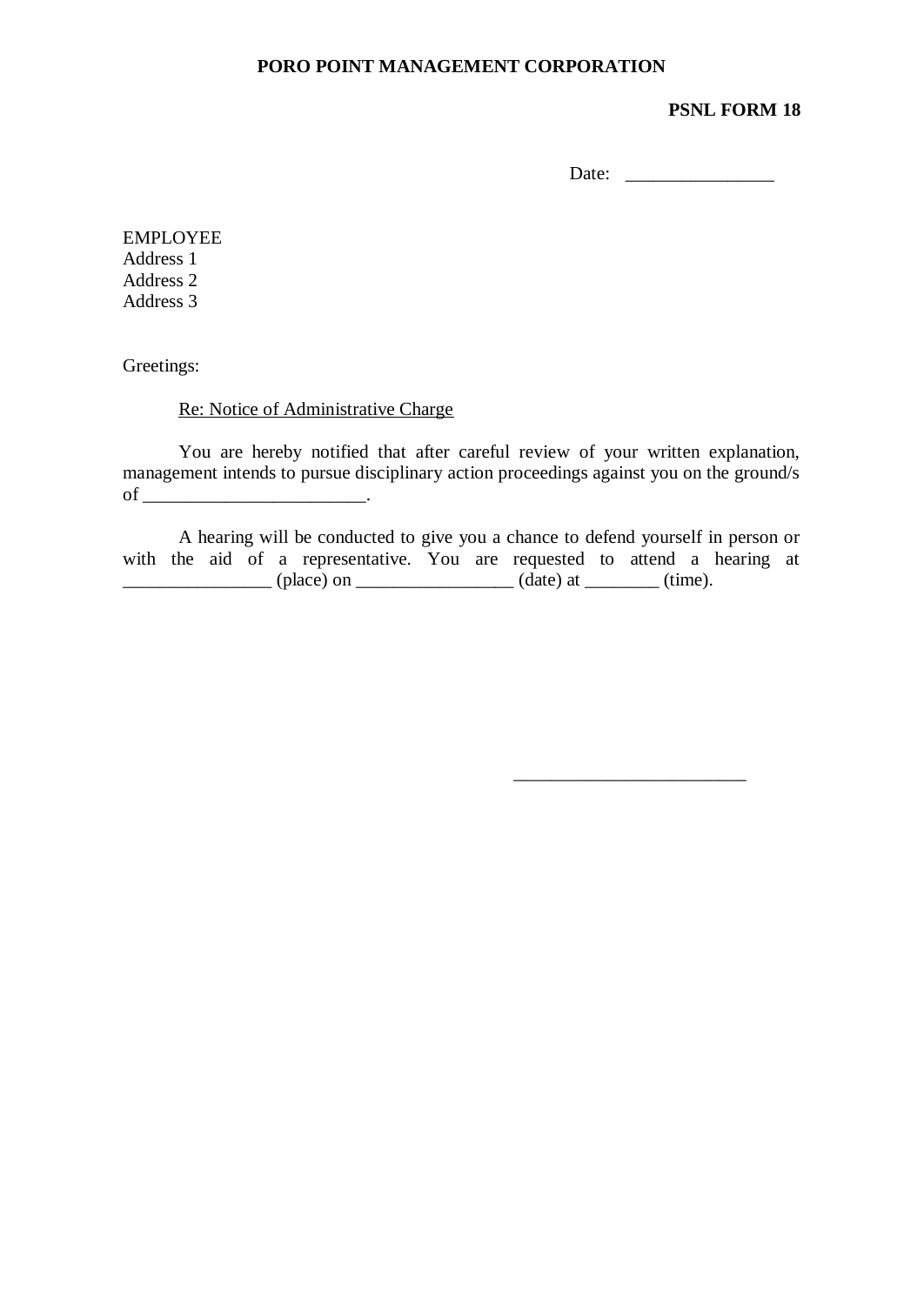#### **PSNL FORM 19**

Date:

EMPLOYEE Address 1 Address 2 Address 3

Greetings:

#### Re: Decision to Suspend/Dismiss

This pertains to the suspension/dismissal proceedings conducted by the management against your person on the grounds of \_\_\_\_\_\_\_\_\_\_\_\_\_\_\_\_\_\_\_.

Pursuant to the letter/notice dated \_\_\_\_\_\_\_, you have filed your written answer regarding the foregoing charges with the office of the undersigned on \_\_\_\_\_\_\_\_. You have also attended the hearing held on the matter at \_\_\_\_\_\_\_\_\_\_\_\_\_\_\_\_\_\_ (place) on \_\_\_\_\_\_\_\_\_\_\_ (date) at \_\_\_\_\_\_\_\_\_\_\_\_\_\_ (time), with the aid of a representative.

The testimonials, documentary and real evidence on record has established the following facts:

Under the premises, you have been found liable for the following grounds: $\qquad \qquad \qquad$ 

Wherefore, the management has decided to suspend/terminate your services effective on  $(\text{date}).$ 

\_\_\_\_\_\_\_\_\_\_\_\_\_\_\_\_\_\_\_\_\_\_\_\_\_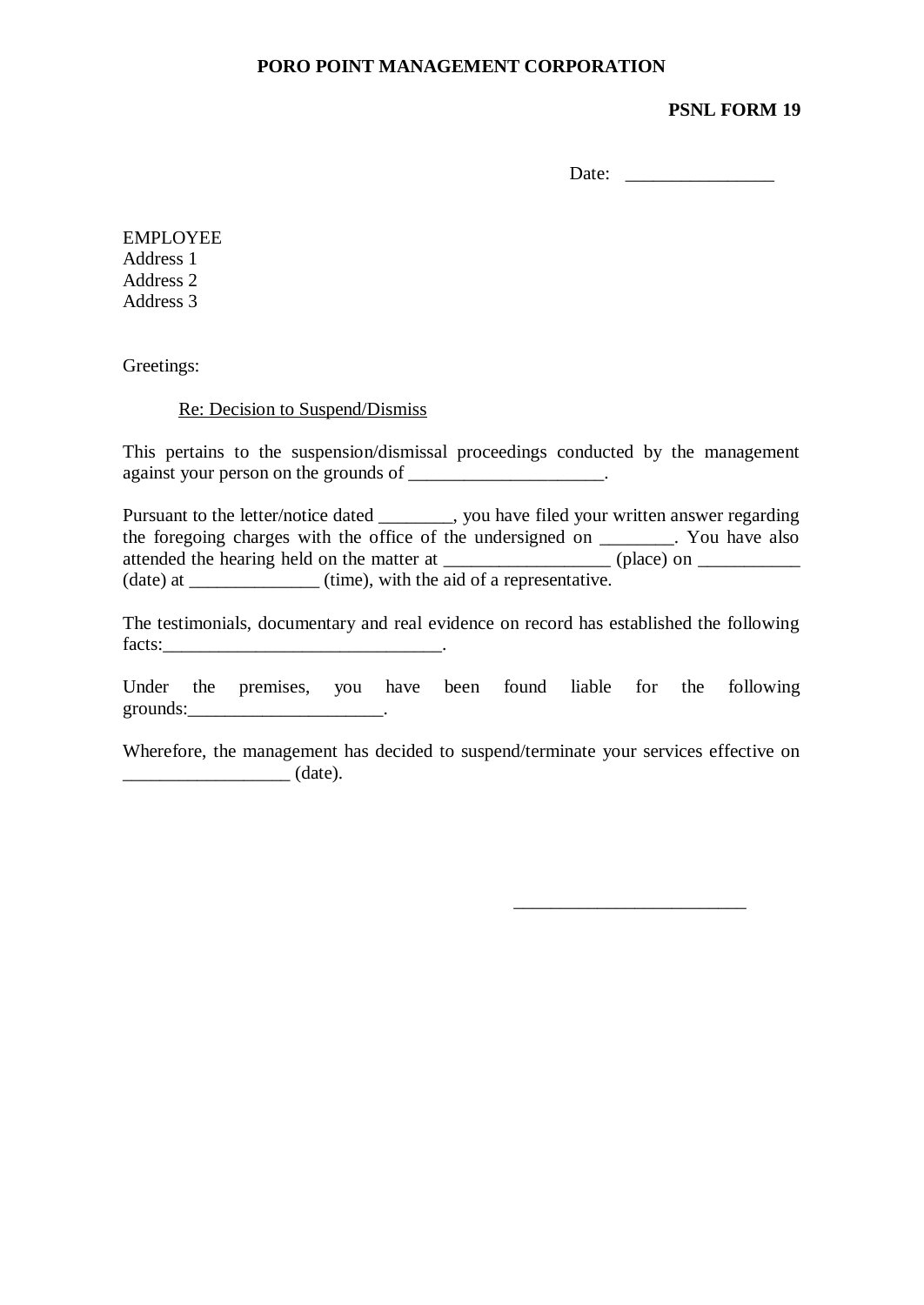**PSNL Form 20**

| <b>EMPLOYEE DISCIPLINARY SHEET</b>        |                                |  |  |
|-------------------------------------------|--------------------------------|--|--|
|                                           |                                |  |  |
|                                           | Position:                      |  |  |
|                                           |                                |  |  |
| <b>INFRACTION:</b>                        |                                |  |  |
|                                           |                                |  |  |
|                                           |                                |  |  |
|                                           |                                |  |  |
|                                           |                                |  |  |
|                                           |                                |  |  |
|                                           |                                |  |  |
| PARTICULARS OF OFFENSE:                   |                                |  |  |
|                                           |                                |  |  |
|                                           |                                |  |  |
|                                           |                                |  |  |
|                                           |                                |  |  |
|                                           |                                |  |  |
|                                           |                                |  |  |
| TYPE OF DISCIPLINARY ACTION               |                                |  |  |
|                                           |                                |  |  |
|                                           |                                |  |  |
|                                           |                                |  |  |
|                                           |                                |  |  |
| EFFECTIVITY DATE: _______________________ |                                |  |  |
|                                           |                                |  |  |
| <b>REVIEWED AND APPROVED BY:</b>          |                                |  |  |
|                                           |                                |  |  |
|                                           |                                |  |  |
| MS. MARIA VICTORIA DE GUZMAN-SORIANO      | <b>HON. FLORANTE S. GERDAN</b> |  |  |
| Vice President for HR & Admin             | President & CEO                |  |  |
|                                           |                                |  |  |
| <b>SISGNED BY:</b>                        |                                |  |  |
|                                           |                                |  |  |
|                                           |                                |  |  |
|                                           | Date                           |  |  |
|                                           |                                |  |  |
|                                           |                                |  |  |
|                                           |                                |  |  |
| MS. MARIA VICTORIA DE GUZMAN-SORIANO      | Date                           |  |  |
| Vice President for HR and Admin           |                                |  |  |